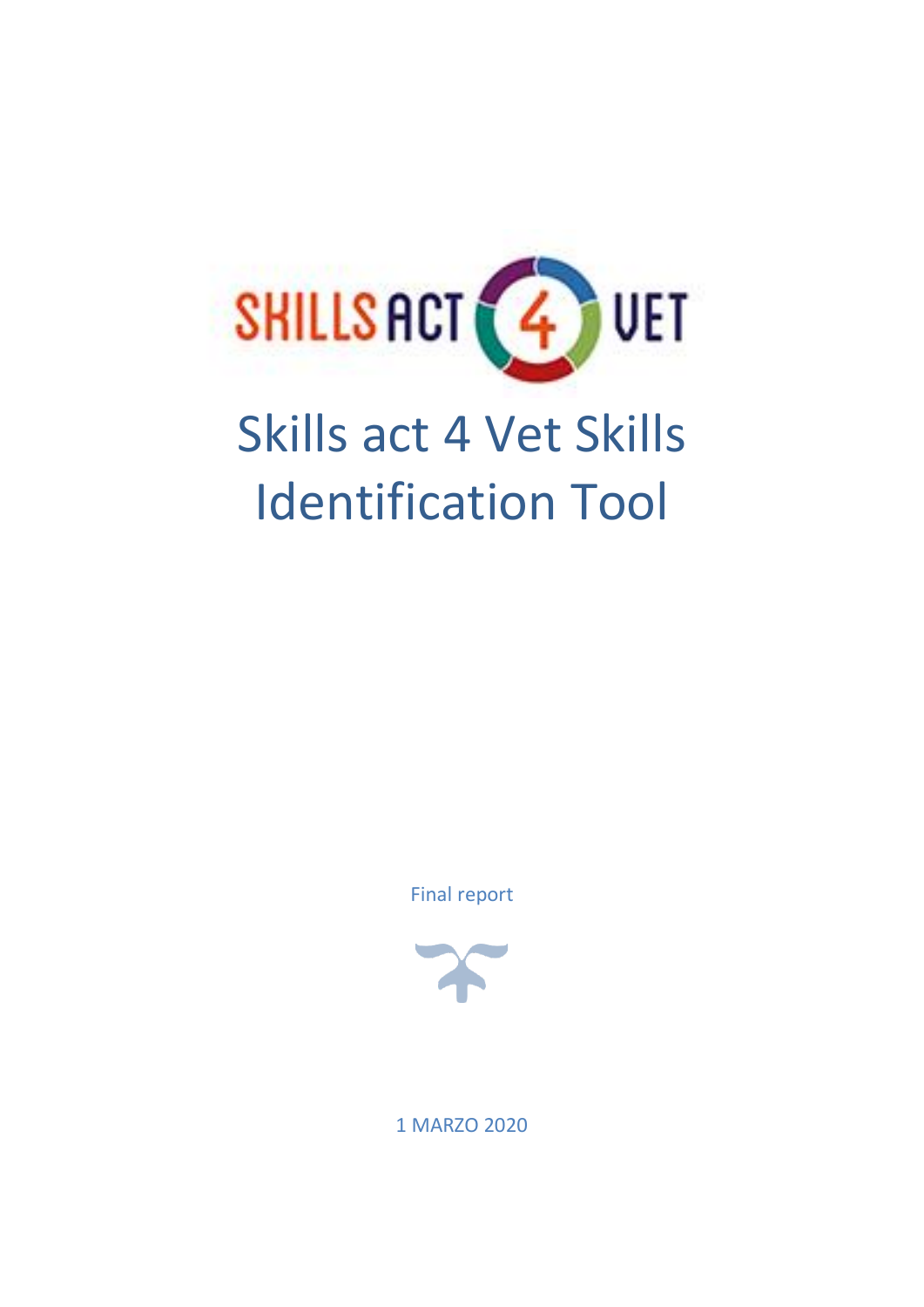



# **INDEX**

| 1.           |                |
|--------------|----------------|
| 2.           |                |
| 3.           |                |
| 3.1.         |                |
| 3.2.         |                |
| 3.3.         | $\overline{1}$ |
| 4.           |                |
| 4.1.         |                |
| 4.2.         |                |
| 5.           |                |
| 5.1.         |                |
| 5.2.         |                |
| 5.3.         |                |
| 5.4.         |                |
| 6.           |                |
| 6.1.         |                |
| 6.2.         |                |
| 6.3.         |                |
| 6.4.         |                |
| 6.5.         |                |
| 6.6.         |                |
| 6.7.         |                |
| 7.           |                |
| 8.           |                |
| 8.1.         |                |
| 8.2.         |                |
|              |                |
|              |                |
|              |                |
|              |                |
|              |                |
| 9.           |                |
| 10.          |                |
| $\leftarrow$ |                |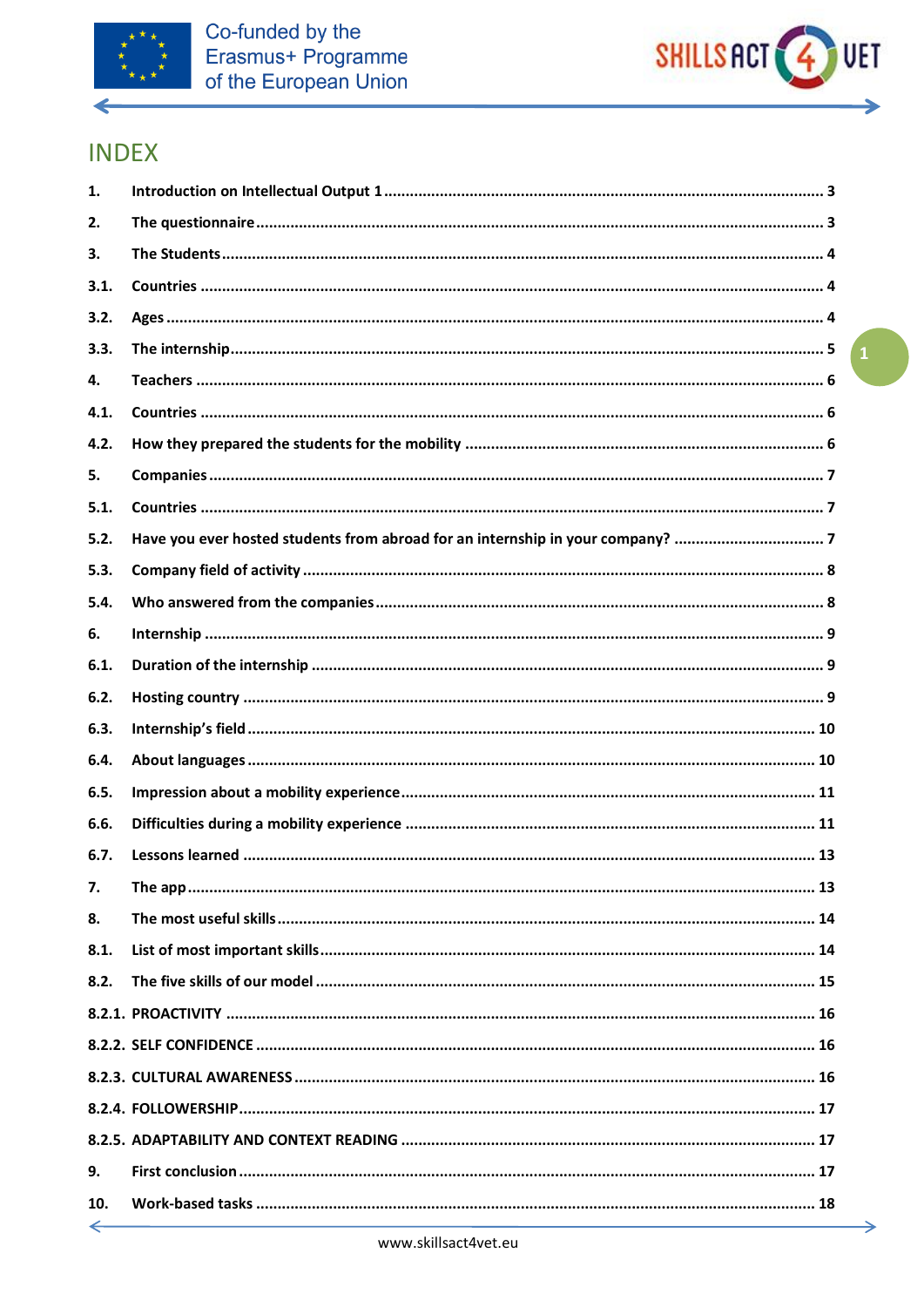

←



⇒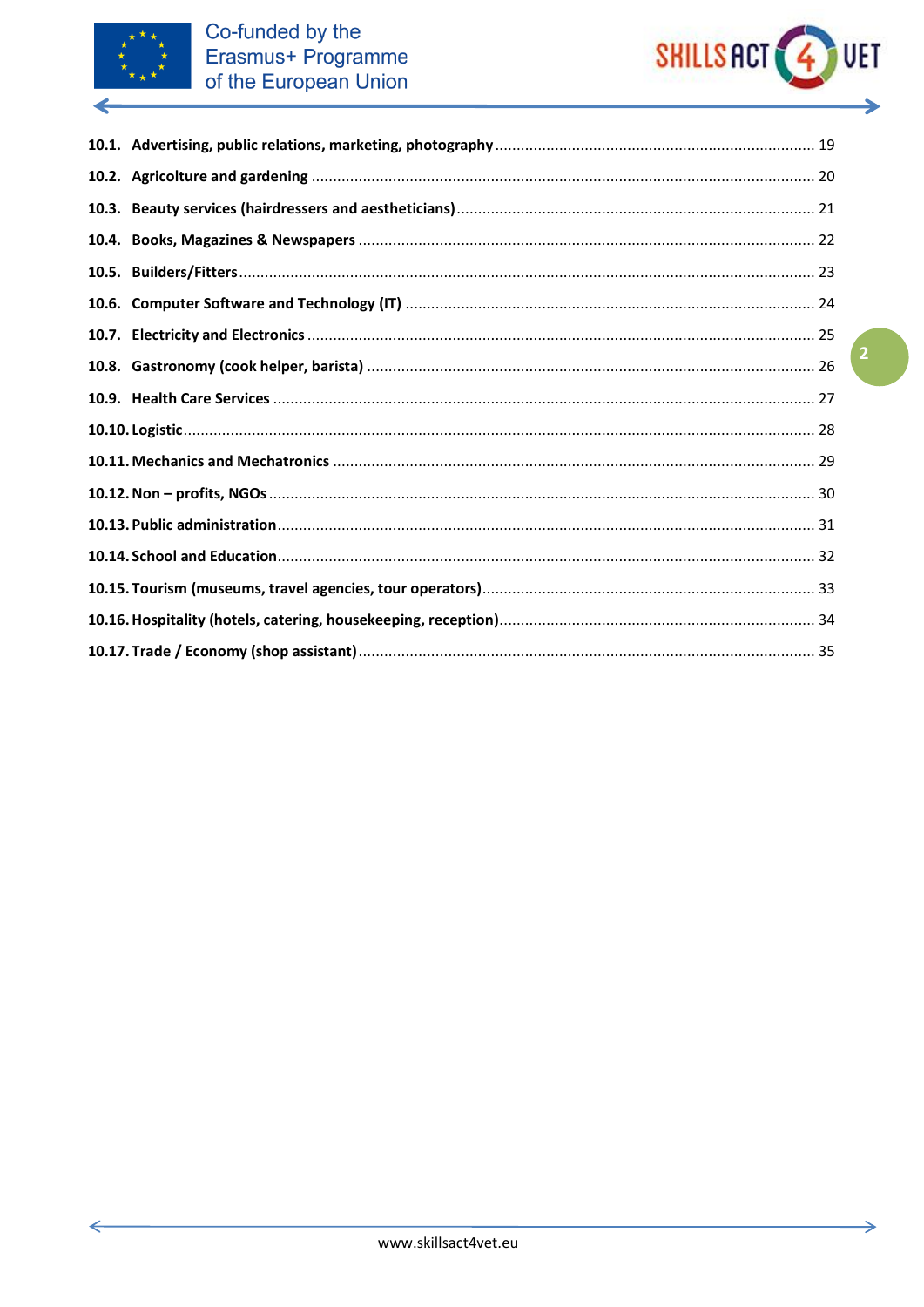



**3**

# <span id="page-3-0"></span>1. Introduction on Intellectual Output 1

The Skills Act 4 VET Skills identification tool is the result of extensive exploratory research. It aimed at identifying the five most required or perceived as needed transversal skills by SMEs (host companies in the framework of work-based learning experience abroad), students and teachers.

The research allowed us to:

- select and identify the five target transversal skills;
- describe accurately the content of each transversal skill framed within the learning needs of the target students (aged 14-18 enrolled in VET training)

# <span id="page-3-1"></span>2. The questionnaire

We conducted the exploratory research sending online questionnaire. In this way, we were able to collect feedback from teachers, students and hosting companies. We created three different kind of questionnaire, one for each target group, and each kind of questionnaire was translated into five languages:

| 1. English | 2. Italian | 3. Spanish | 4. Greek | 5. Poland |
|------------|------------|------------|----------|-----------|
|            |            |            |          |           |

The leading information we collected is about:

- Principal **internship activities** carried out during the work-based learning experience (Job description, describing the general tasks, or other related duties, and responsibilities during the internship)
- Examples of **critical issues**, difficulties experienced by all parties involved
- Main **learning results** perceived by all parties when it comes to transversal skills
- The questionnaires were constituted of a set of questions aimed at **identifying the most required and lacking transversal skills** to use as a reference for the project. As a basis for the analysis, we provided a collection of target transversal skills. It included the ones that have been identified during the project preliminary needs analysis carried out by Tribeka with its partners 80 schools: Teamwork, Self-confidence, ability to perform context analysis, time management, adaptability, emotional intelligence/ability to manage emotions.

After a few weeks, we received many questionnaires, from each target, and each country represents in the project. In the table below, we report some interesting numbers about this research.

| l VET teachers | students | <b>SMEs</b> | <b>Countries</b> | <b>Languages</b> |
|----------------|----------|-------------|------------------|------------------|
| 226            | 705      | 100         | --               |                  |

BIA coordinated the design and administration of the questionnaires to SMEs, counting on the active inputs of all the partners. Elidea led the data analysis and reporting, While BIA coordinated the administration of the research tools and data gathering. We counted on the strong collaboration of all the partners and Tribeka, the coordinator for the definition of the content of the research tools and their administration.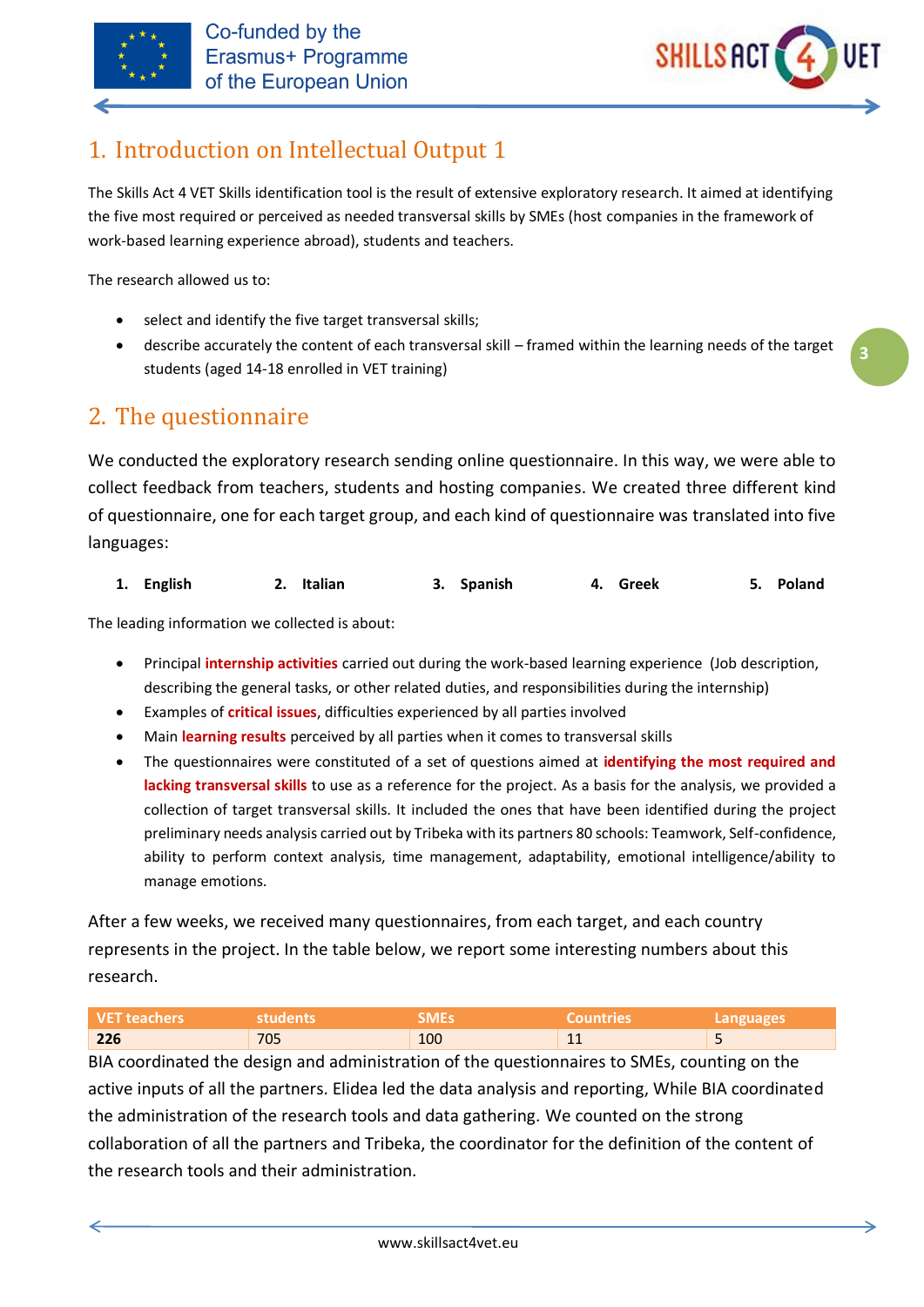



**4**

# <span id="page-4-0"></span>3. The Students

### **3.1. Countries**

<span id="page-4-1"></span>

As you can see from the graphs, the 705 students come from different countries. The most representative is Bulgaria, Poland, Italy and Spain.

#### **3.2. Ages**

<span id="page-4-2"></span>

Our students were very young; the majority had done the internship between 17 and 18 years old.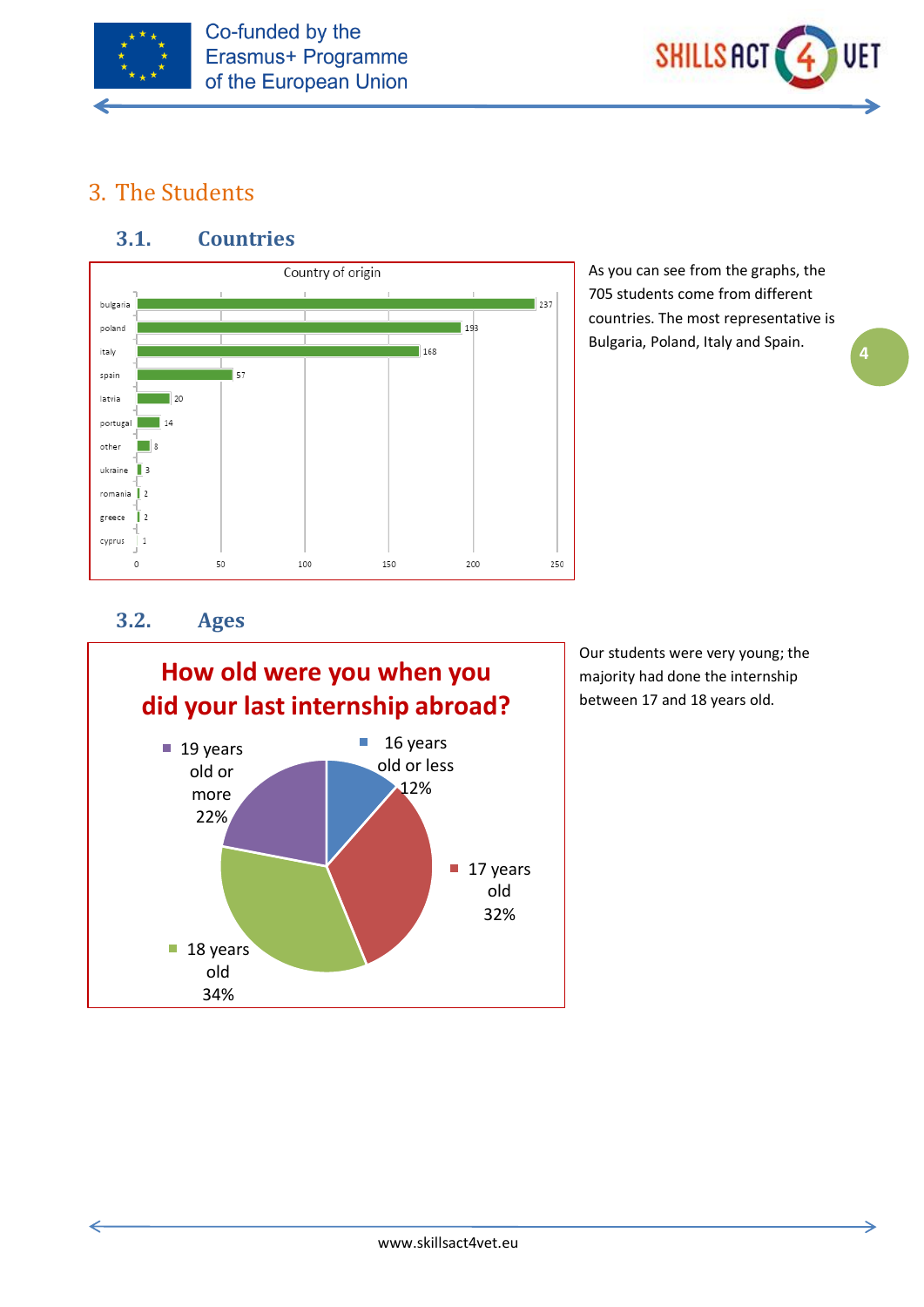



# <span id="page-5-0"></span>**3.3. The internship**



The majority of the sample reported having done one internship abroad (86%).



The majority of them reported having participated in the internship abroad more than six months ago (57%).

**5**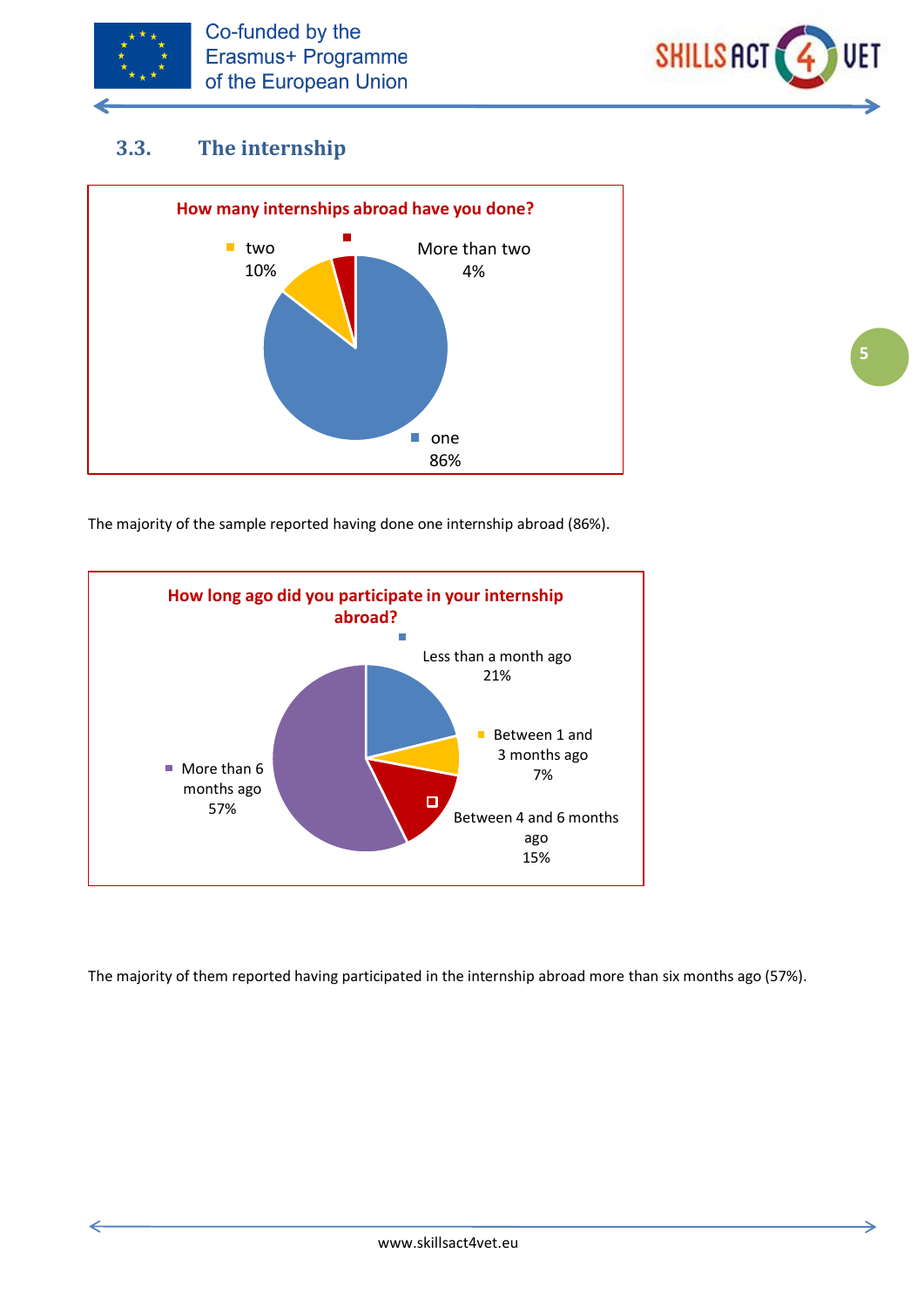



and Poland.

# <span id="page-6-0"></span>4. Teachers

#### <span id="page-6-1"></span>**4.1. Countries**

We had 226 questionnaires from teachers; they come from 6 countries. The most representative is Bulgaria, Italy



# <span id="page-6-2"></span>**4.2. How they prepared the students for the mobility**

This question was open-ended. We gathered all the answers, and then we create some "category". Each teacher was able to describe more than one activity for his/her students.

| kind of activity                                       | How many teachers do that<br>activity |
|--------------------------------------------------------|---------------------------------------|
| Language course                                        | 113                                   |
| <b>Cross-cultural training programme</b>               | 92                                    |
| <b>Professional preparation</b>                        | 22                                    |
| <b>Training</b>                                        | 21                                    |
| Specific educational and psychological training        | 16                                    |
| <b>Exercises</b>                                       | 12                                    |
| Instructions for creating a CV and a motivation letter | 11                                    |
| Getting to know the host country                       | 10                                    |
| School's testimonials of previous courses students     | 3                                     |

⇒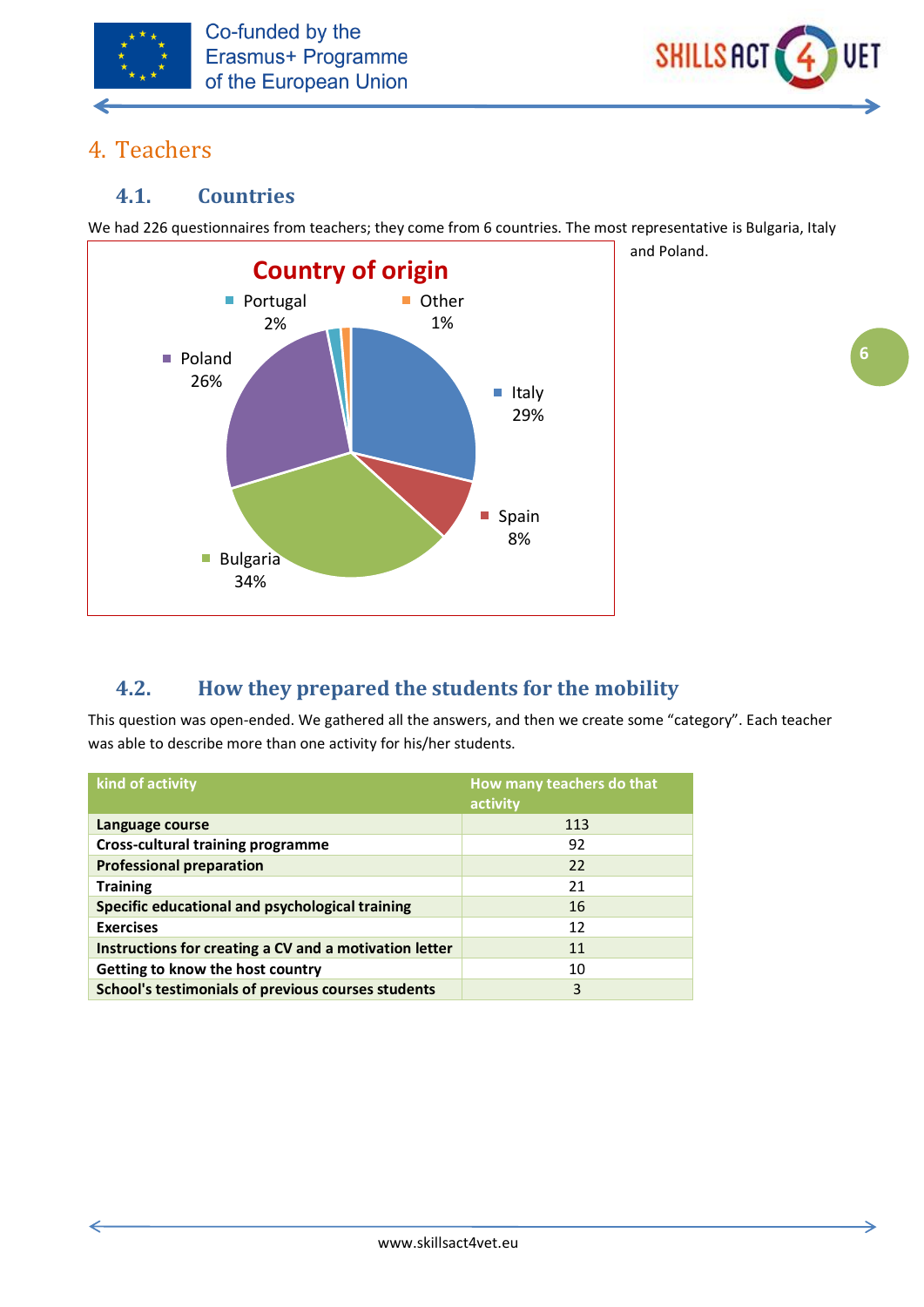



**7**

# <span id="page-7-0"></span>5. Companies

#### <span id="page-7-1"></span>**5.1. Countries**

We received 100 questionnaires, almost half of these were from Spain.



# <span id="page-7-2"></span>**5.2. Have you ever hosted students from abroad for an internship in your company?**



Probably this was the most interesting question. We asked if the companies have already hosted students for an internship.

Of the 100 questionnaires we received, only 71 were from companies that were going to host internships.

**This result suggests that there is a lack of communication; companies don't know about the possibility to host students from abroad for an internship.**

We collected data also from the 29 companies that did not participate in the project. It was asked them

the reason why they did not join in an international VET programme.

| Why hasn't your company taken part in an international VET programme? |    |
|-----------------------------------------------------------------------|----|
| It does not have information for such a programme                     | 19 |
| It does not have the capacity to administrate such programme          | 3  |
| It does not have the capacity to provide mentorship to such programme | 2  |
| It has no suitable positions to offer                                 | 2  |
| Something else                                                        | 2  |
| The opportunity has never been presented                              |    |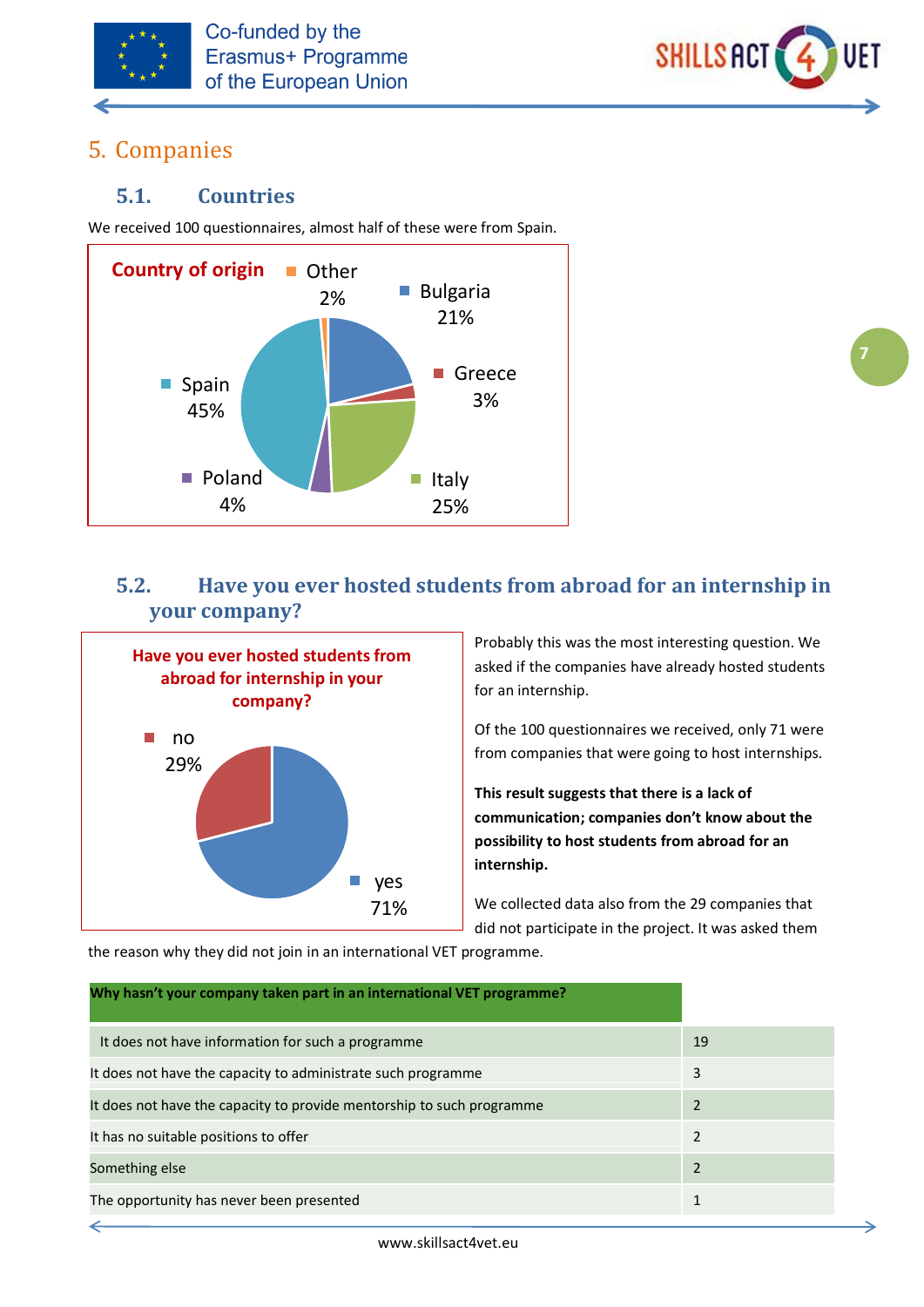



# <span id="page-8-0"></span>**5.3. Company field of activity**

According to the companies, the majority of these were in the field of tourism, which included museums, travel agencies, and tour operators. The areas of Gastronomy (9) and Hospitality, including hotels, catering and housekeeping (8) Computer, software and technology (5) also showed high frequencies.



# <span id="page-8-1"></span>**5.4. Who answered from the companies**

We collected information about the role of the person in charge of answering the questionnaire. How we could see from the table, most of the time, it was the director him/herself who answered the survey.

| <b>Role</b>                                    | responder      |
|------------------------------------------------|----------------|
| <b>Director</b>                                | 17             |
| Entrepreneurs                                  | 9              |
| <b>CEO</b>                                     | 6              |
| Coordinator                                    | $\overline{ }$ |
| partner                                        | 3              |
| Chef                                           | 3              |
| manager, project manager                       | 3              |
| Secretary                                      | າ              |
| Front office                                   | $\mathfrak{p}$ |
| Teacher                                        | $\mathcal{P}$  |
| tecnico di progetto, talent partner            | $\mathcal{P}$  |
| Information Systems Engineer, senior developer | $\mathcal{P}$  |
| other                                          | 4              |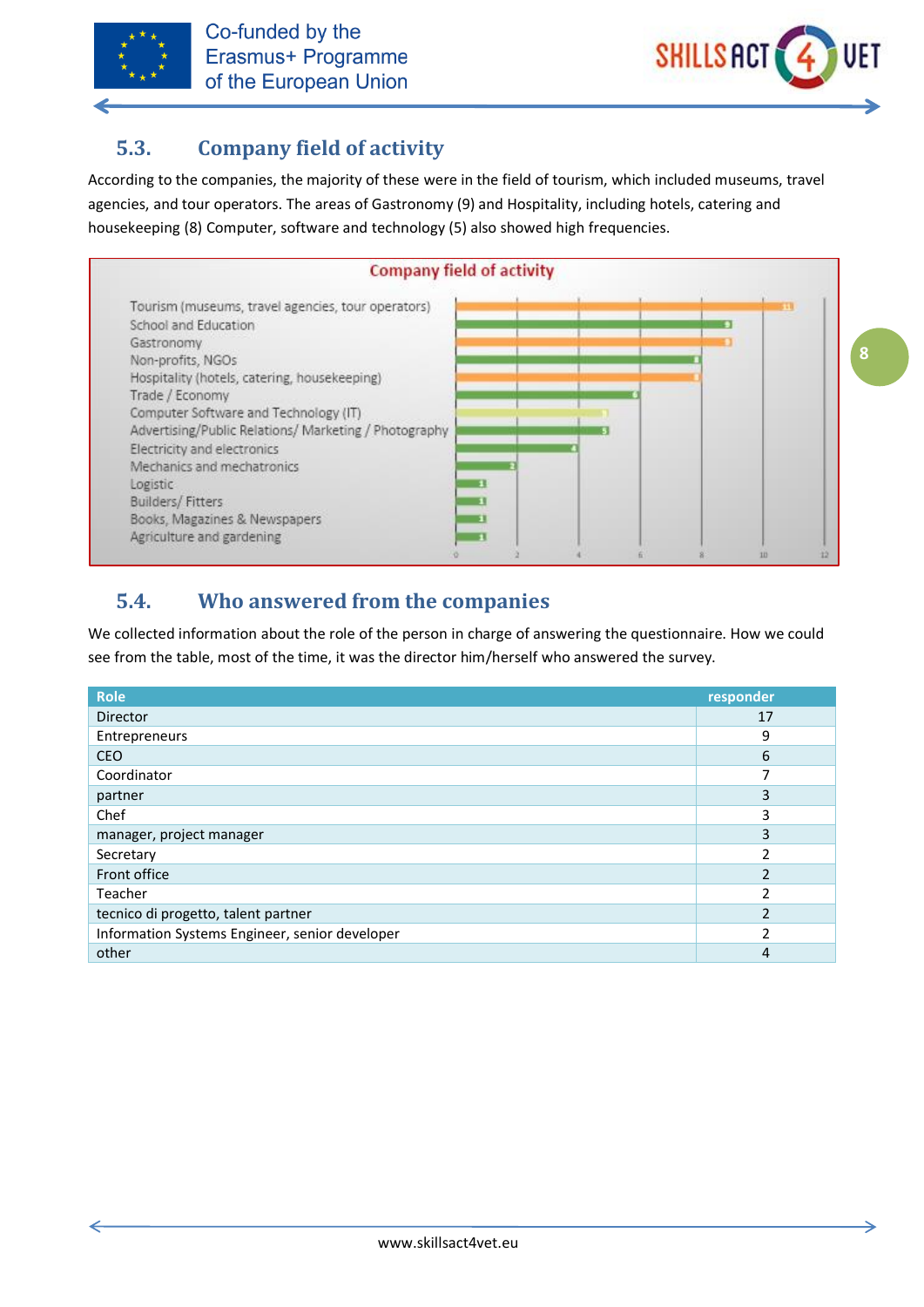



# <span id="page-9-0"></span>6. Internship

# <span id="page-9-1"></span>**6.1. Duration of the internship**

We asked the students and the companies about the internship. As you can see on the graphs, on average an internship lasts between 3 and 4 weeks



# <span id="page-9-2"></span>**6.2. Hosting country**

Spain was the country that hosted the majority of the students, with more of the 40% of the students. Italy was the second one with almost 20%.

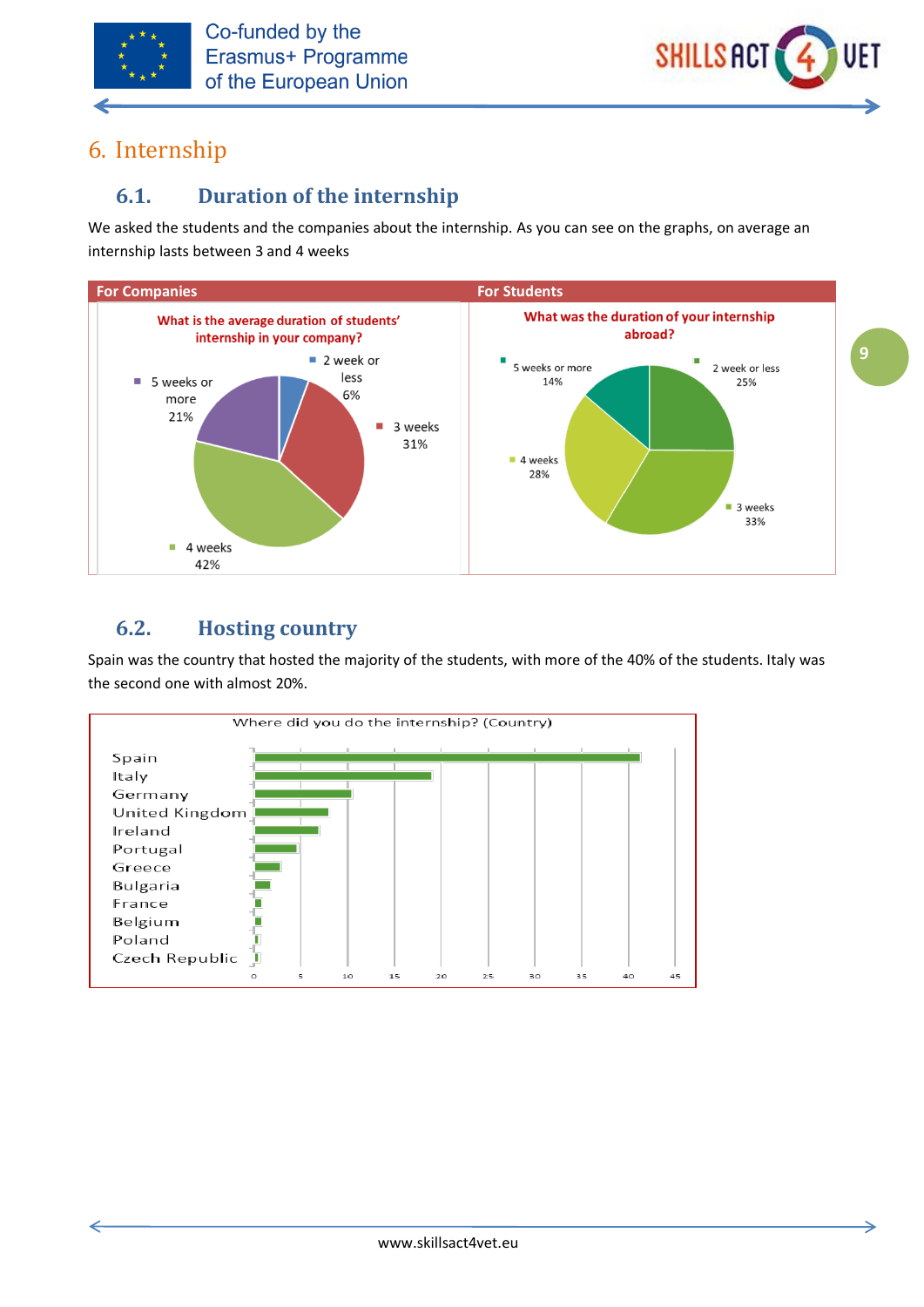



# <span id="page-10-0"></span>**6.3. Internship's field**

124 students reported the internship being in the area of Computer, software and technology. Below the IT activities; there are the activities of tourism (91), gastronomy (78), hospitality (47).



# <span id="page-10-1"></span>**6.4. About languages**

We asked the students their language skills before starting the internship abroad. Four levels have been established: "Non-existent"; "Basic A1/A2"; "Intermediate B1/B2"; "Advanced C1/C2".

Regarding the English skills, 68% has a very good level intermediate and 11% advanced. Instead, regarding the language spoken in the internship's country, the majority answered: "non-existent" (40%).

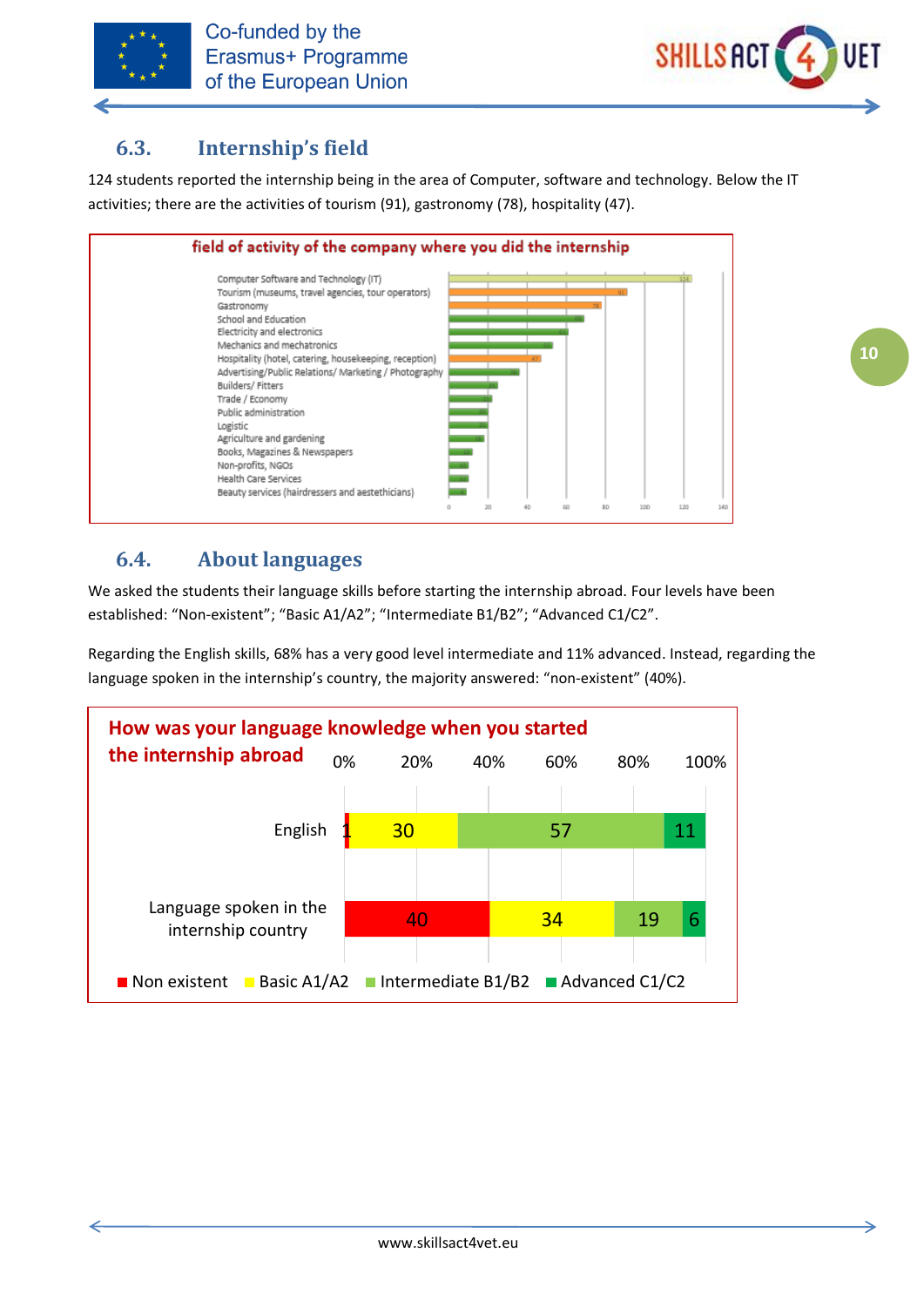



#### <span id="page-11-0"></span>**6.5. Impression about a mobility experience**

In the table below, you can see how the three target groups consider the experience abroad. We gave them three different points of view:

• positive, • useful for students' life • useful for students' work.

In general, the answers of the three groups are very positive.



# <span id="page-11-1"></span>**6.6. Difficulties during a mobility experience**

In the survey, we asked students, teachers and companies about the difficulties they encountered along with the project. All three groups put the linguistic difficulties first. Another significant hardship, mainly found for students, turns out to be homesickness, included in the cluster of emotional/psychological difficulties.

In the table, you can see in red the most rated kind of problems according to the three groups.

| <b>List of difficulties</b>                                                         | students                | teachers       | companies      |
|-------------------------------------------------------------------------------------|-------------------------|----------------|----------------|
| Language difficulties                                                               | $\mathbf{1}$            | 1              | 1              |
| Emotional/psychological difficulties: homesickness                                  | $\overline{2}$          | 7              | 6              |
| <b>Cultural differences: the way of communicating</b>                               | $\overline{\mathbf{3}}$ | $\overline{2}$ | $\overline{2}$ |
| Difficulties in traineeship activities: you didn't know how to do something         | $\overline{4}$          | 8              | 3              |
| Cultural differences: different timetable                                           | 5                       | 4              | 5              |
| With other students who shared this experience with them                            | 6                       | 5              | 10             |
| Cultural differences: the way of working                                            | $\overline{7}$          | 3              | $\overline{4}$ |
| Cultural differences: personal space                                                | 8                       | 9              | $\overline{7}$ |
| With student's colleagues, supervisor and people who worked with the student at the | 9                       | 5              | 9              |
| company                                                                             |                         |                |                |
| With teachers who accompanied the student                                           | 10                      | 15             | 12             |
| With the company Tutor                                                              | 11                      | 10             | 11             |
| Difficulties in moving through the city                                             | 12                      | 14             | 8              |
| With local people                                                                   | 13                      | 11             | 14             |
| Difficulties in traineeship activities: the tasks were too difficult                | 14                      | 12             | 13             |
| Emotional/psychological difficulties: panic attacks                                 | 15                      | 13             | 15             |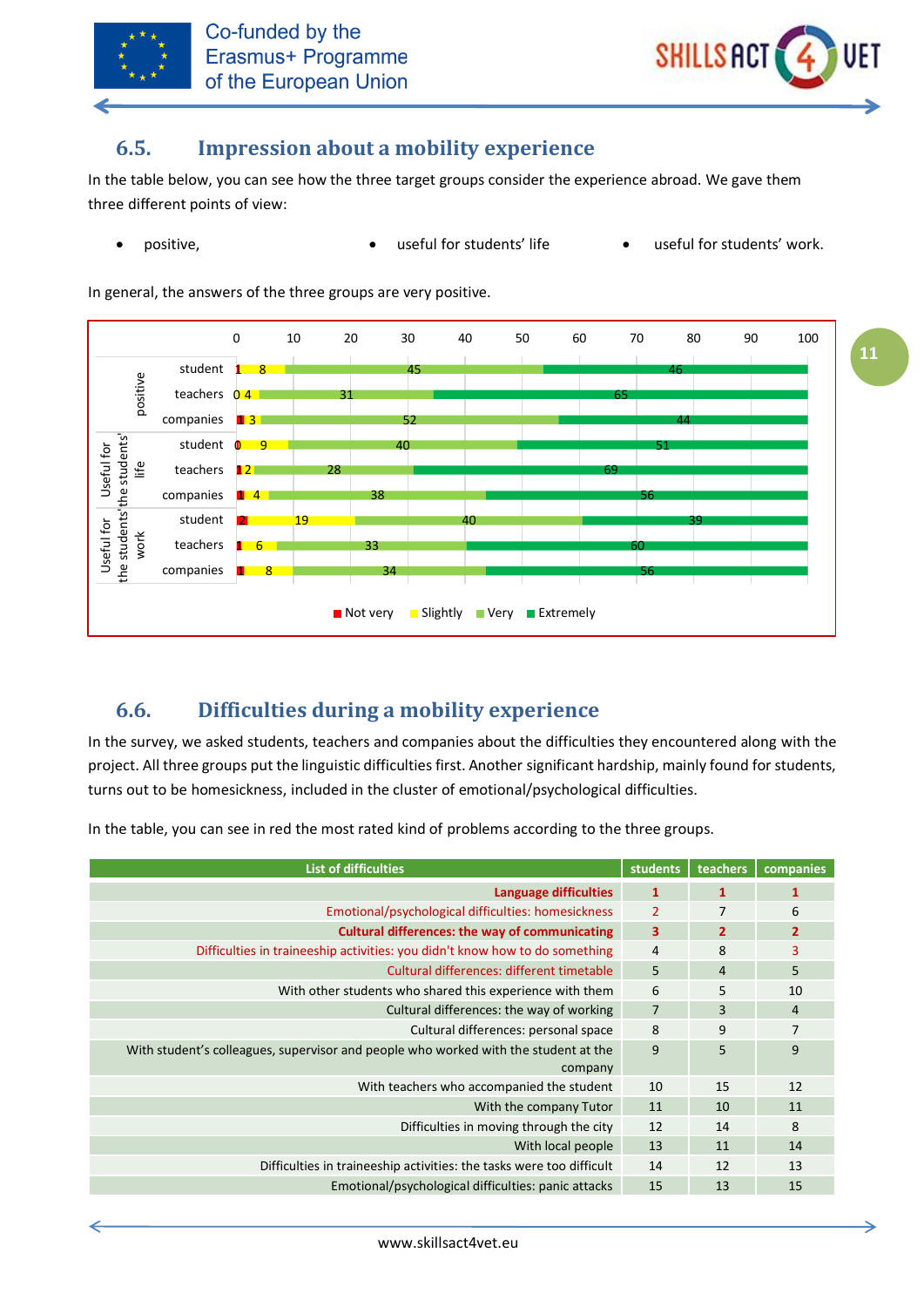



We also asked how often the students face these kinds of difficulties. In the table, you see the frequency of the answers.



Another question in the survey was about personal difficulties during the internship; this one was an openended question. Here the most frequent answers. We collected the responses in macro-categories

| Language difficulties                                       | freq |
|-------------------------------------------------------------|------|
| I experienced difficulties due to the language barrier      | 55   |
| During the assignments, when we had to present in English   |      |
| Understanding the accent and pronunciation of certain words |      |
| Trying to learn the local language                          |      |

| <b>Emotional/psychological difficulties: homesickness</b>                                                                                                                                                 | frea |
|-----------------------------------------------------------------------------------------------------------------------------------------------------------------------------------------------------------|------|
| Missing home                                                                                                                                                                                              | 29   |
| When I had some health problems                                                                                                                                                                           | 9    |
| Loneliness                                                                                                                                                                                                | 6    |
| the comfort zone that you have to break, At the beginning I had difficulties adapting, The first<br>few days due to the adaptation period to the new culture, values and habits of the foreign<br>country | 28   |
| When I say goodbye                                                                                                                                                                                        |      |

| <b>Other</b>                          | trea |
|---------------------------------------|------|
| I didn't really know what to do       | 14   |
| Some difficulties in adapting to food |      |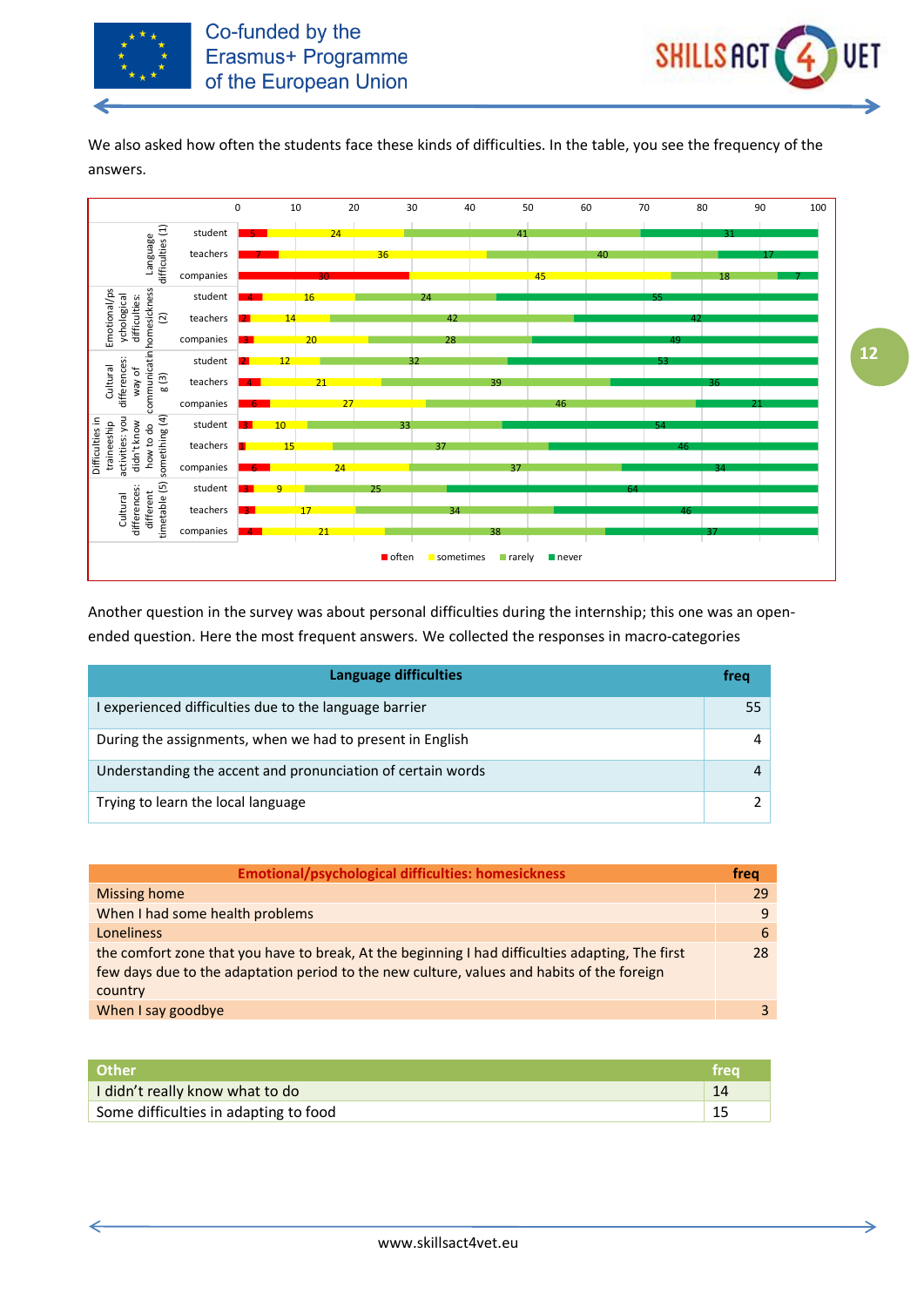



#### <span id="page-13-0"></span>**6.7. Lessons learned**

We asked about The most important lesson from the internship. The table below shows the main answer categories for each target.

Some answers are in common with two targets, let's see the principal:

- *Teamwork*: it is an important lesson learned for every target
- *Increasing foreign language*: it is crucial for both students and teachers
- *Better self-confidence*: it is vital for both students and teachers
- *Real working experience*: it is essential for students and companies

| <b>STUDENTS</b> |                                                                                |           | <b>TEACHERS</b>                                                             | <b>COMPANIES</b>            |
|-----------------|--------------------------------------------------------------------------------|-----------|-----------------------------------------------------------------------------|-----------------------------|
|                 | Increasing foreign language<br>skills (83)                                     | $\bullet$ | Better self-confidence (40)                                                 | Teamwork (14)               |
|                 | How to cope alone, Learning<br>how to deal with difficulties by<br>myself (72) | ٠         | They are more open and<br>receptive to new experiences<br>and cultures (23) | Customers' orientation (12) |
|                 | How to become a part of the<br>team (71)                                       | $\bullet$ | Increased self-initiative and<br>proactive attitude (20)                    | real working experience (9  |
|                 | real working experience (29)                                                   | ٠         | They improved language (17)                                                 |                             |
|                 | going outside your comfort<br>zone makes you grow (27)                         | $\bullet$ | A more comprehensive vision<br>of the working world (15)                    |                             |
|                 | Widening of my knowledge of<br>the cultural aspects (17)                       | ٠         | Teamwork (11)                                                               |                             |
|                 | Communicating with new<br>people (17)                                          | $\bullet$ | More comprehensive with<br>other people (11)                                |                             |
|                 | how to live according to the<br>rules, norms and tradition (17)                |           |                                                                             |                             |

# <span id="page-13-1"></span>7. The app

We also asked what the three targets think about creating an app that measures this kind of skills.

As you can see from the graph below, the majority believe that the app will be very/extremely useful, innovative and supportive.



⇒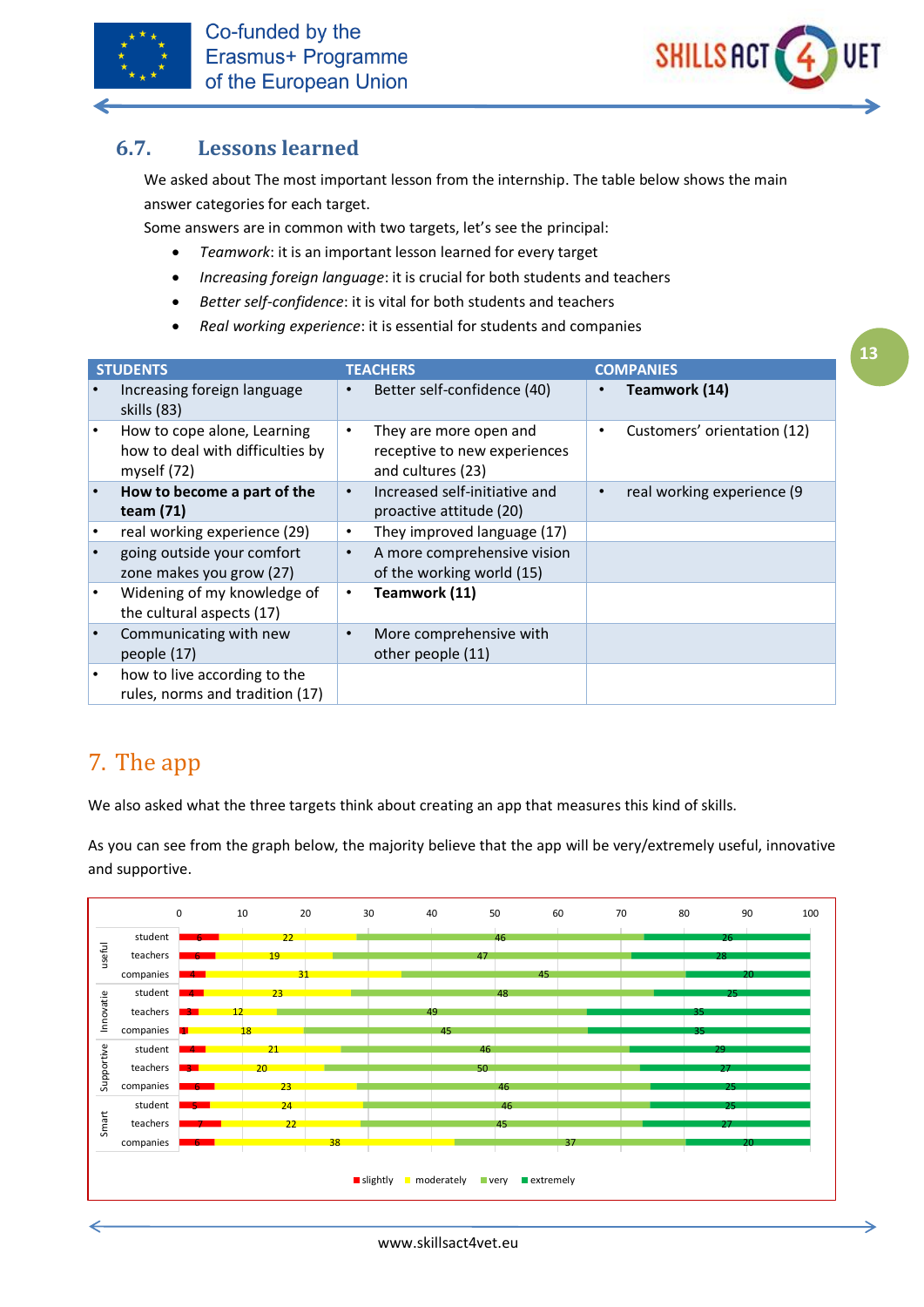



# <span id="page-14-0"></span>8. The most useful skills

# <span id="page-14-1"></span>**8.1. List of most important skills**

Several questions were about the most useful attitudes or behaviours to have the best learning mobility experience abroad. According to their experience, the responders had to order attitudes/behaviours from the most to the less useful to have the best learning mobility experience abroad.

In the table below, we report the different skills we gave to have this list.

| <b>Skill Name</b>     |                                                         | Skill definition                                                                                                                                                                                                                         |
|-----------------------|---------------------------------------------------------|------------------------------------------------------------------------------------------------------------------------------------------------------------------------------------------------------------------------------------------|
| 1 <sup>1</sup>        | <b>SELF-CONFIDENCE</b>                                  | Having confidence in yourself, trusting in your own abilities, recognising your<br>strengths and weaknesses, acting properly to reach goals                                                                                              |
| $\mathcal{P}_{\cdot}$ | <b>TIME MANAGEMENT</b>                                  | Organising and planning how to divide your time between specific activities. Work<br>smarter and get more done in less time                                                                                                              |
| 3.                    | <b>FOLLOWERSHIP</b>                                     | Supporting your own referent/superior and co-workers at the workplace.<br>Demonstrate collaboration, trust in the group's member and cohesion capabilities                                                                               |
| 4.                    | PROACTIVITY/PROBLEM<br><b>SOLVING</b>                   | Acting in advance of a future situation, rather than just reacting. It means taking<br>control of problems in difficult situations and so finding proper solutions                                                                       |
| 5.                    | <b>CULTURAL AWARENESS</b><br><b>AND EXPRESSION</b>      | Respecting and being aware of cultural differences and work effectively with people<br>from a range of social and cultural backgrounds. It is also the ability to be tolerant and<br>respond open-mindedly to different ideas and values |
| 6.                    | <b>CREATE AND MAINTAIN</b><br><b>GOOD RELATIONSHIPS</b> | Creating and maintaining a positive relationship with others. Expressing oneself and<br>recognising the others' needs, leaving them room to express their thought                                                                        |
| 7.                    | ENTREPRENEURSHIP                                        | Turning ideas into action, that includes to be creative, innovative and to be able to<br>plan and manage projects to achieve objectives                                                                                                  |
| 8.                    | MANAGE<br>TO.<br>ABILITY<br><b>EMOTIONS</b>             | Being open to feelings, and to modulate them to promote personal understanding. In<br>difficult or new situations having control of negative emotions                                                                                    |

The following radar graph has been extrapolated from the three different priority list. The closer to the centre means the most important, the farther means, the less important.

RED line is students' answers BLUE line is teachers' answers GREEN line is the companies' answers



**14**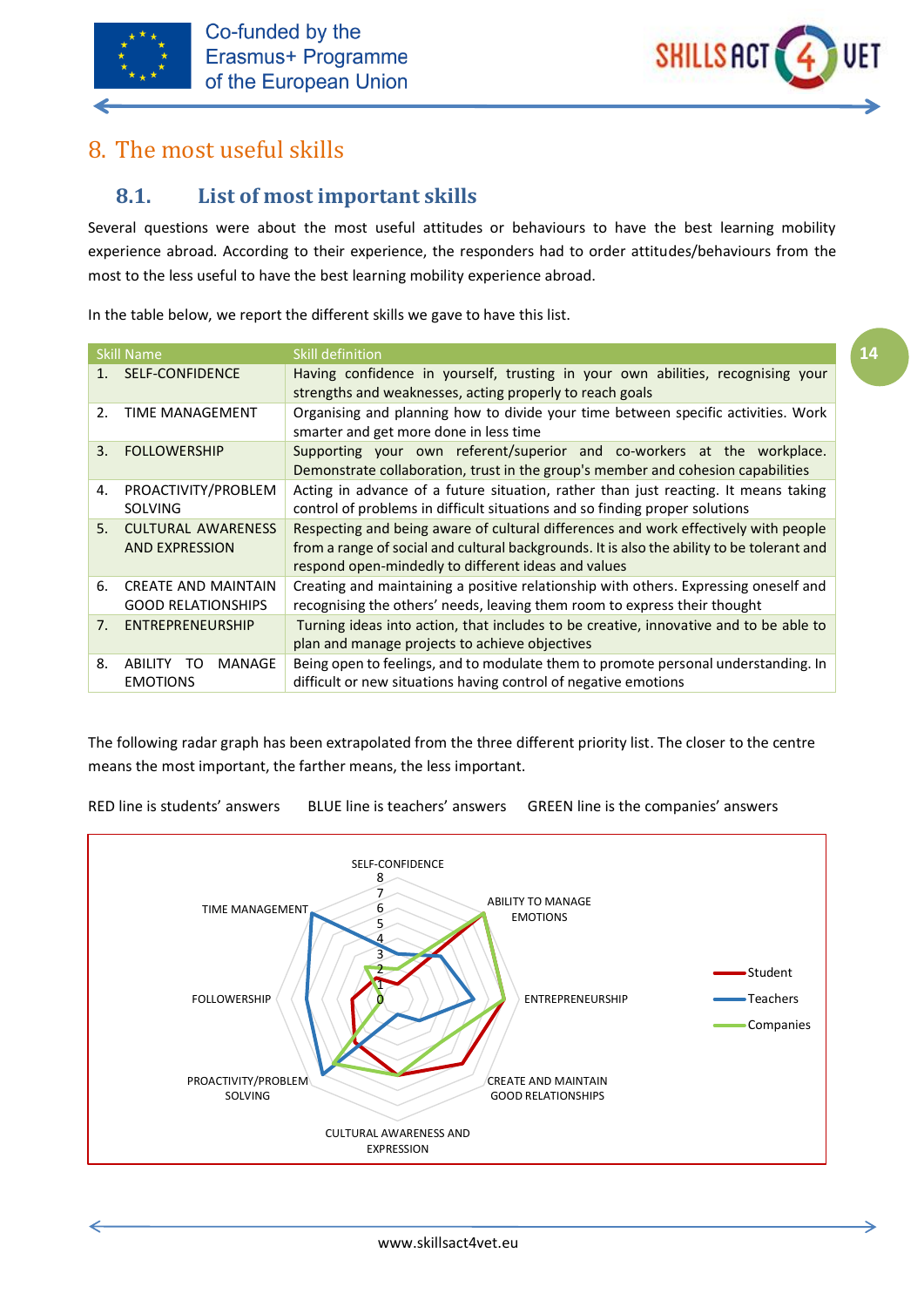

↵



From the graphs, we can see that the three groups have in common some ideas:

- *Self-confidence* is considered crucial; it is in the best position for every target: 1<sup>st</sup> for students, 2<sup>nd</sup> for teachers, 3rd for companies
- *Proactivity* is in the middle place in each group: 4<sup>th</sup> for students, 5<sup>th</sup> for teachers, 6<sup>th</sup> for companies

The three groups have a different perception of other skills. Students and companies gave more similar answers than teachers.

- *Time management* is essential for students and companies (respectively 2<sup>nd</sup> and 3<sup>rd</sup>) less critical for teachers (8th)
- *Entrepreneurship* is as important as for students and companies (7<sup>th</sup>) more crucial for teachers (4<sup>th</sup>)
- *Cultural awareness and expression* are important for students and companies (5th) but more important for teachers (1st)
- *Ability to manage emotions* is less vital for students and companies (8<sup>th</sup>) but very important for teachers (4th)

# <span id="page-15-0"></span>**8.2. The five skills of our model**

Crossing the difficulties with the useful skills highlighted by the responders, we found five dimensions considered critical soft skills to prepare for the mobility experience.

| <b>DIFFICULTIES</b>                                   | <b>SOFT SKILLS</b>                                   | <b>SHORT DESCRIPTION (in the survey)</b>                                                                                                                                                                       |
|-------------------------------------------------------|------------------------------------------------------|----------------------------------------------------------------------------------------------------------------------------------------------------------------------------------------------------------------|
| Language difficulties                                 | <b>CONTEXT</b><br><b>READING</b><br>and ADAPTABILITY | It is the ability to act properly in both new and known contexts,<br>adapting to their specific characteristics and recognising the<br>values, beliefs, resources and limits of the environment and<br>people. |
| Cultural differences: a way<br>of communicating       |                                                      | It is the ability to recognise yours and other role expectations.<br>In multicultural contexts, this capacity implies the linguistic-<br>communicative adaptation to a specific environment.                   |
| Emotional/psychological<br>difficulties: homesickness | <b>SELF CONFIDENCE</b>                               | Recognising our strengths and weaknesses,                                                                                                                                                                      |
| Difficulties in traineeship<br>activities             | <b>FOLLOWERSHIP</b>                                  | Supporting your own referent/superior and co-workers at the<br>workplace and to demonstrate collaboration, trust in the<br>group's member and cohesion capabilities                                            |
| Cultural differences:<br>different timetable          | <b>CULTURAL</b><br><b>AWARENESS</b>                  | Respecting and being aware of cultural differences and work<br>effectively with people from a range of social and cultural<br>backgrounds                                                                      |
| <b>ALL THE ABOVE</b>                                  | <b>PROACTIVITY</b>                                   | Acting in advance of a future situation, rather than just<br>reacting                                                                                                                                          |

- 1. In response to "*language difficulties and the cultural differences of the way of communicating*" has been associated with the soft skills of Context Reading and Adaptability.
- 2. In response to "*emotional/psychological difficulty of homesick*" has been associated with the soft skill of Self Confidence.
- 3. In response to "*difficulties in traineeship activities*" has been associated with the soft skill of Followership.
- 4. In response to "*cultural differences of the different timetable*" has been associated with the soft skill of the Cultural Awareness.
- 5. Instead, the soft skill of Proactivity has been associated in response to all these difficulties.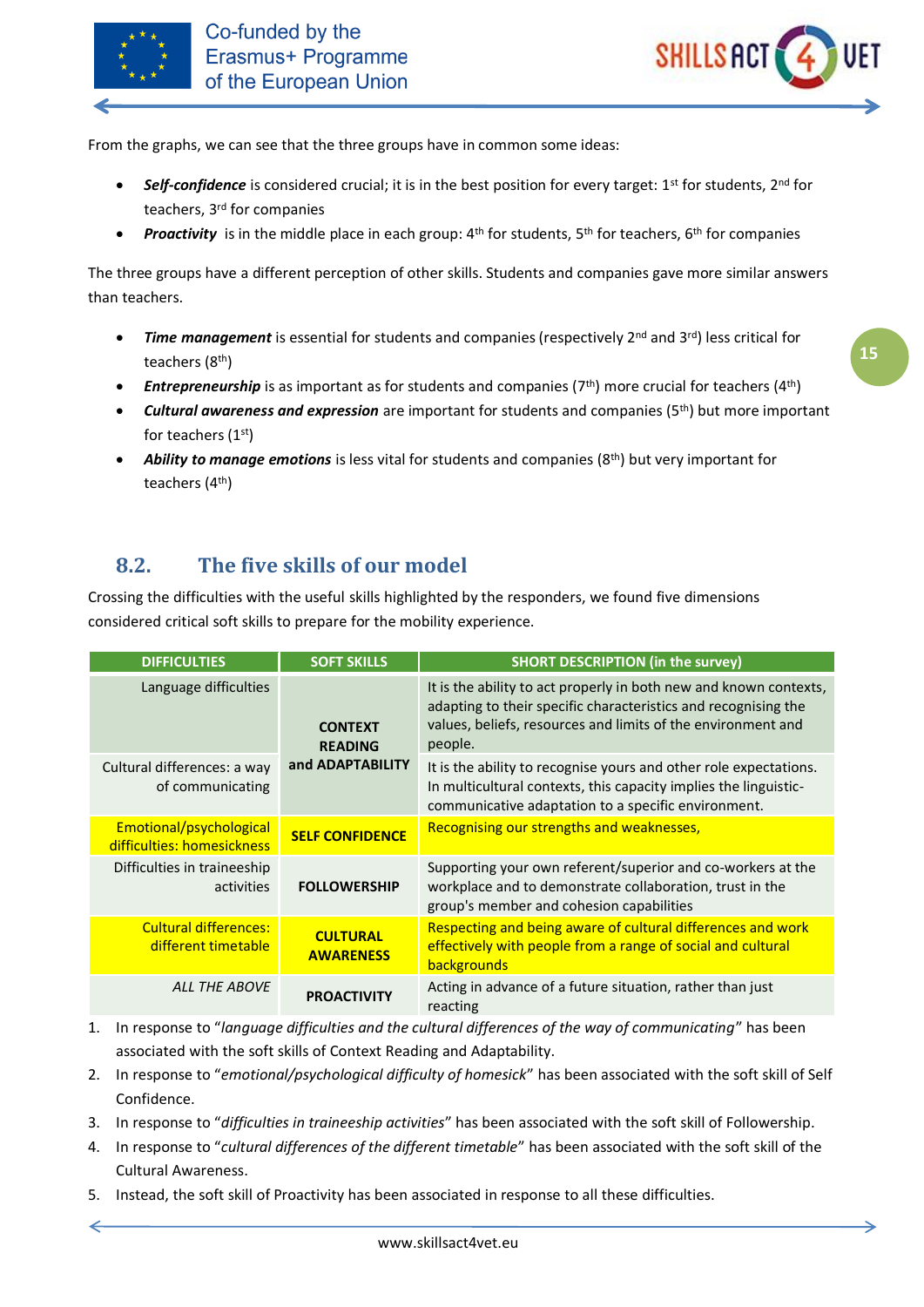



**16**

Name, definitions and behavioural indicators describe each identified transversal skills.

### **8.2.1.PROACTIVITY**

<span id="page-16-0"></span>

| <b>Definition</b>                                                                                                                                                                                                                                                                                                                                                                            | <b>behavioural indicators</b>                                                                                                                                                                                                                                                                                                                                                                                                                                                                                                                                                                                                           |
|----------------------------------------------------------------------------------------------------------------------------------------------------------------------------------------------------------------------------------------------------------------------------------------------------------------------------------------------------------------------------------------------|-----------------------------------------------------------------------------------------------------------------------------------------------------------------------------------------------------------------------------------------------------------------------------------------------------------------------------------------------------------------------------------------------------------------------------------------------------------------------------------------------------------------------------------------------------------------------------------------------------------------------------------------|
| Acting in advance of a future situation, rather than just<br>reacting.<br>Ability to seek opportunities, take the lead in improving<br>current circumstances or creating new ones and<br>persevere in bringing significant change. Act of your own<br>inspiration, perform tasks before they are required,<br>invent new ways of doing things and accomplish different<br>tasks or processes | He/she seeks stimuli, opportunities for<br>$\bullet$<br>improvement;<br>He/she often spontaneously proposes ideas,<br>$\bullet$<br>observations, interpretations and solutions, also<br>innovative.<br>Acts by involving himself and others in extra efforts<br>He/she identifies and utilises social resources,<br>He/she uses information, advice, practical<br>assistance and emotional support from others.<br>He/she envisions success, anticipating future<br>$\bullet$<br>problems, planning on how to deal with them<br>initiation, reflection, planning and prevention are all<br>$\bullet$<br>part of their coping strategies |

### **8.2.2.SELF CONFIDENCE**

<span id="page-16-1"></span>

| <b>Definition</b>                                                                                                                                                                                             | behavioural indicators                                                                                                                                                                                                                                                                                                                                                                                                                                                                                                                                                                          |
|---------------------------------------------------------------------------------------------------------------------------------------------------------------------------------------------------------------|-------------------------------------------------------------------------------------------------------------------------------------------------------------------------------------------------------------------------------------------------------------------------------------------------------------------------------------------------------------------------------------------------------------------------------------------------------------------------------------------------------------------------------------------------------------------------------------------------|
| Individual's trust in his/her own abilities, capacities, and<br>judgments, recognising his/her own strengths and<br>weaknesses, belief that he/she can successfully face day<br>to day challenges and demands | He/she reflects on himself and shows awareness of<br>$\bullet$<br>his own emotions.<br>He/she possesses a realistic perception of his<br>$\bullet$<br>strengths and weaknesses.<br>He/she recognises the impact that behaviours can<br>$\bullet$<br>have on themselves and people.<br>He/she is self-directed even in the presence of<br>$\bullet$<br>uncertainties and pressures.<br>He/she can cope with different situations and does<br>$\bullet$<br>not give up when difficulties come up<br>Do not generalise defeats and victories, attributing<br>$\bullet$<br>them to the right causes |

#### **8.2.3.CULTURAL AWARENESS**

<span id="page-16-2"></span>

| <b>Definition</b>                                                                            | behavioural indicators                                                                                                                                                                                                                                                                                                                                                                                                                                                                                                                                                                                                                                                                                                                               |
|----------------------------------------------------------------------------------------------|------------------------------------------------------------------------------------------------------------------------------------------------------------------------------------------------------------------------------------------------------------------------------------------------------------------------------------------------------------------------------------------------------------------------------------------------------------------------------------------------------------------------------------------------------------------------------------------------------------------------------------------------------------------------------------------------------------------------------------------------------|
| Individual's capability to function and manage effectively<br>in culturally diverse settings | Being motivated to learn about other cultures,<br>knowing Cultural etiquette<br>interpret someone's unfamiliar and ambiguous<br>$\bullet$<br>gestures the way that person's compatriots would.<br>tease out of a person's or group's behaviour those<br>$\bullet$<br>features that would be true of all people and all<br>groups,<br>Don't being afraid of making mistakes (gaffes),<br>$\bullet$<br>overcoming obstacles and setbacks.<br>ability to mirror the customs and gestures of the<br>$\bullet$<br>people around you<br>Cultural awareness also involves making<br>$\bullet$<br>adjustments and adaptations as necessary in<br>different social and professional situations<br>Do not overkill with sweeping generalisations.<br>$\bullet$ |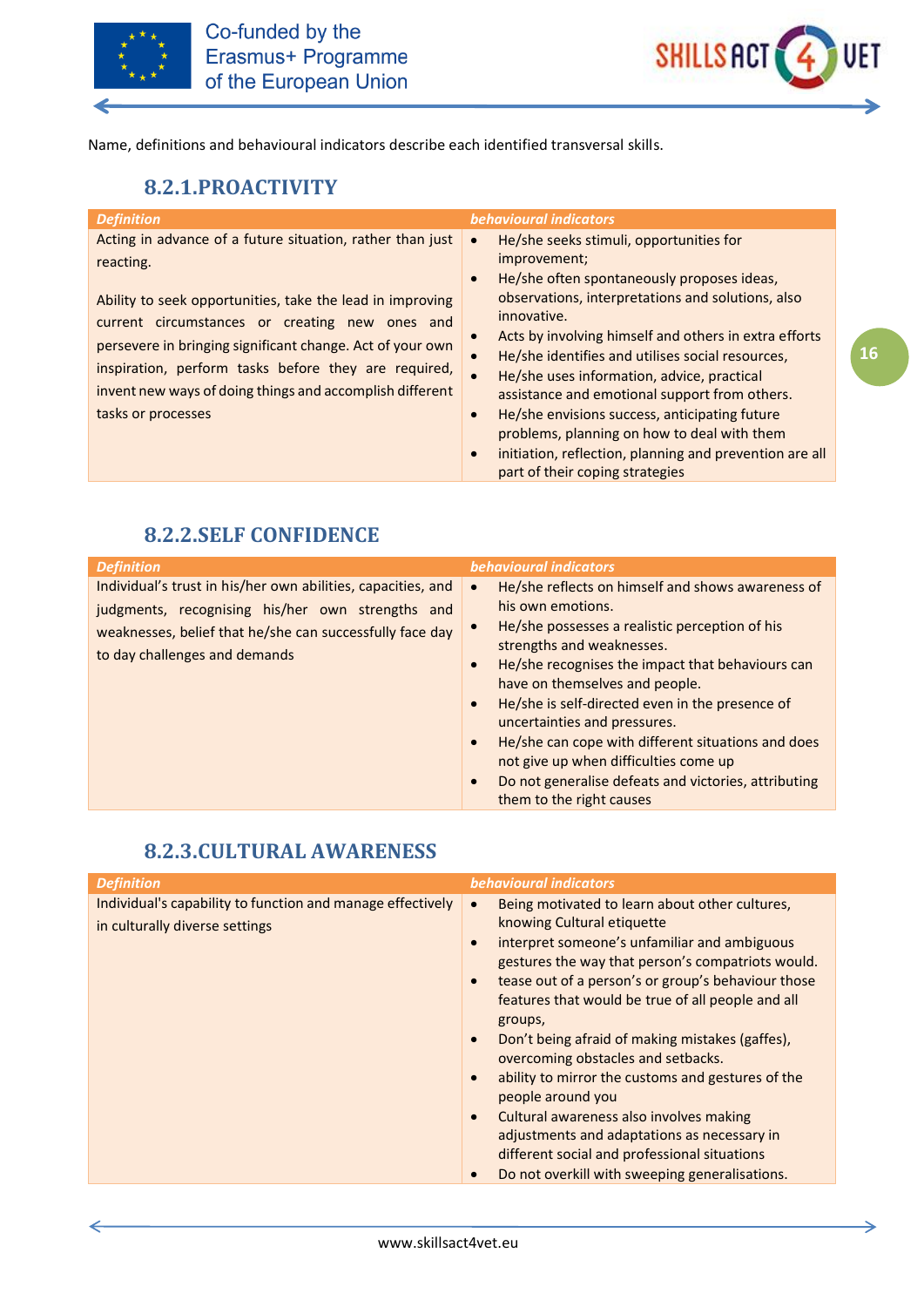



#### **8.2.4.FOLLOWERSHIP**

It is the ability to support the boss (or the referent) at the workplace, taking responsibility for the common goal, and actively participating in any task or change needed by the group. It is the ability to demonstrate collaboration, trust in the group's member and cohesion capabilities.

Three micro-skills: Support the leader, Critical thinking, Autonomy

#### <span id="page-17-0"></span>*Definition behavioural indicators*

- Supporting your manager or boss
- Ability to promote a collaborative and respectful working relationships
- Being committed to the job
- Feeling engaged and involved in a team
- Helping colleagues even if there is no profit for him/her-self
- Expressing agreement with the group goals
- Feeling responsible even in challenging situations
- Supporting colleagues who are going through difficulties
- Capable of expressing his/her point of view in a positive way avoiding any criticism
- Like to receive feedbacks and sharing ideas with bosses
- His/her contributions are considered constructive by the bosses

#### **8.2.5.ADAPTABILITY AND CONTEXT READING**

<span id="page-17-1"></span>

|                                                                                                                                                                                                                                                                                                                                                                                                                                            | <b>behavioural indicators</b>                                                                                                                                                                                                                                                                                                                                                                                                                                                                                           |
|--------------------------------------------------------------------------------------------------------------------------------------------------------------------------------------------------------------------------------------------------------------------------------------------------------------------------------------------------------------------------------------------------------------------------------------------|-------------------------------------------------------------------------------------------------------------------------------------------------------------------------------------------------------------------------------------------------------------------------------------------------------------------------------------------------------------------------------------------------------------------------------------------------------------------------------------------------------------------------|
| It is the ability to act properly in both new and known<br>$\bullet$<br>contexts, adapting to their specific characteristics and<br>recognising the values, beliefs, resources and limits of the<br>$\bullet$<br>environment and people.<br>It is the ability to recognise yours and other role<br>expectations. In multicultural contexts, this capacity<br>implies the linguistic-communicative adaptation to a<br>specific environment. | Feeling at ease even in new or unknown situations<br>Putting the attention on the relational processes<br>among people<br>Knowing the culture and the communicative styles<br>of the context<br>Capable of understanding formal and informal<br>hierarchical relationships between people in the<br>workplace context<br>Able to recognise the others' expectations<br>Establishing relationships by considering the<br>context features<br>Able to upgrade the skills following the<br>development of the organisation |

# <span id="page-17-2"></span>9. First conclusion

Transversal skills are not easy to extrapolate from the context and are not easy to quantify or measure. The skills Act 4 VET Identification tool addressed this issue, offering an innovative solution that could be used as a reference also beyond VET environment.

Transversal skills (and therefore, the Identification tool) can be integrated into any learning activity, as they are powerfully linked and connected with both hard and basic skills. Transversal skills are not associated with any specific technical knowledge or ability, as it is the case for hard skills. The soft skills are true "transversal" to any social or professional activity, being referred to an operative, technical, specialised, managerial or entrepreneurial role. And this is because transversal skills refer to the way we think, feel, act in different situations as they describe the "way" we do things and not "what" we do.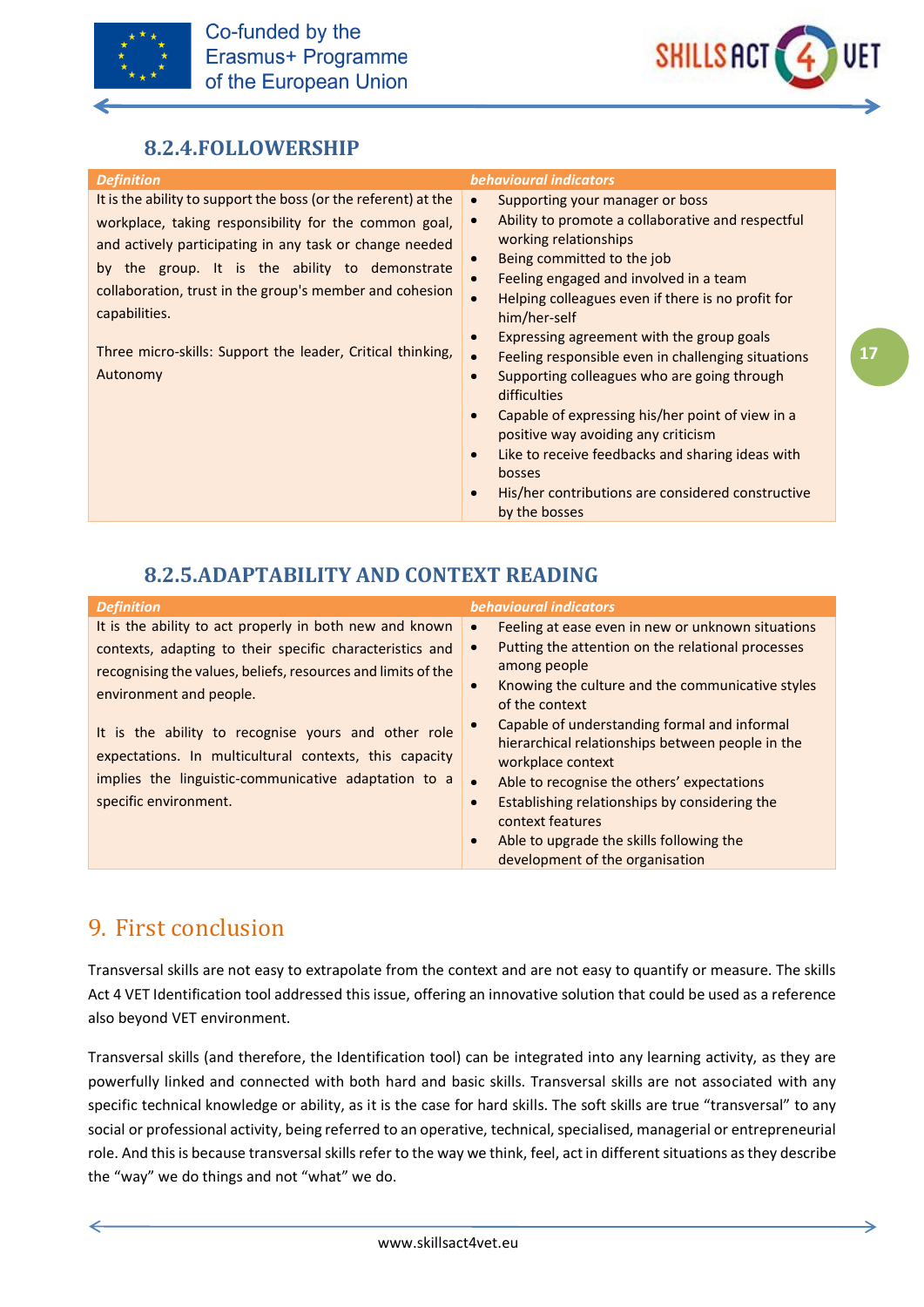



This intrinsic characteristic of the project's primary element of analysis makes it so that The Skills Act 4 VET Identification tool, like the rest of the project results, can be quickly transferred and adapted further in other learning contexts and situations.

# <span id="page-18-0"></span>10. Work-based tasks

To gathering data useful for the output 2 "*Skills Act 4 VET Work-based tasks map*" we asked students and companies to indicate the main tasks needed during an internship.

Each responder gave information about a specific area. According to our coordinator experience and the other partners, we gave the students and companies a list of areas:

- Advertising/Public Relations/ Marketing / Photography
- Agriculture and gardening
- Beauty services (hairdressers and aestheticians)
- Books, Magazines & Newspapers
- Builders/ Fitters
- Computer Software and Technology (IT)
- Electricity and electronics
- Gastronomy (cook helper, barista)
- Health Care Services
- **Logistic**
- Mechanics and mechatronics
- Non-profits, NGOs
- Public administration
- School and Education
- Tourism (museums, travel agencies, tour operators)
- Hospitality (hotels, catering, housekeeping, reception)
- Trade / Economy (shop assistant)

After choosing the area, according to their experience, the responder can order the list of task. In the next pages you can see the graphs that show the answers:

- For each area (the chapter)
- For students and companies (each graphs is named "STU" and "ORG"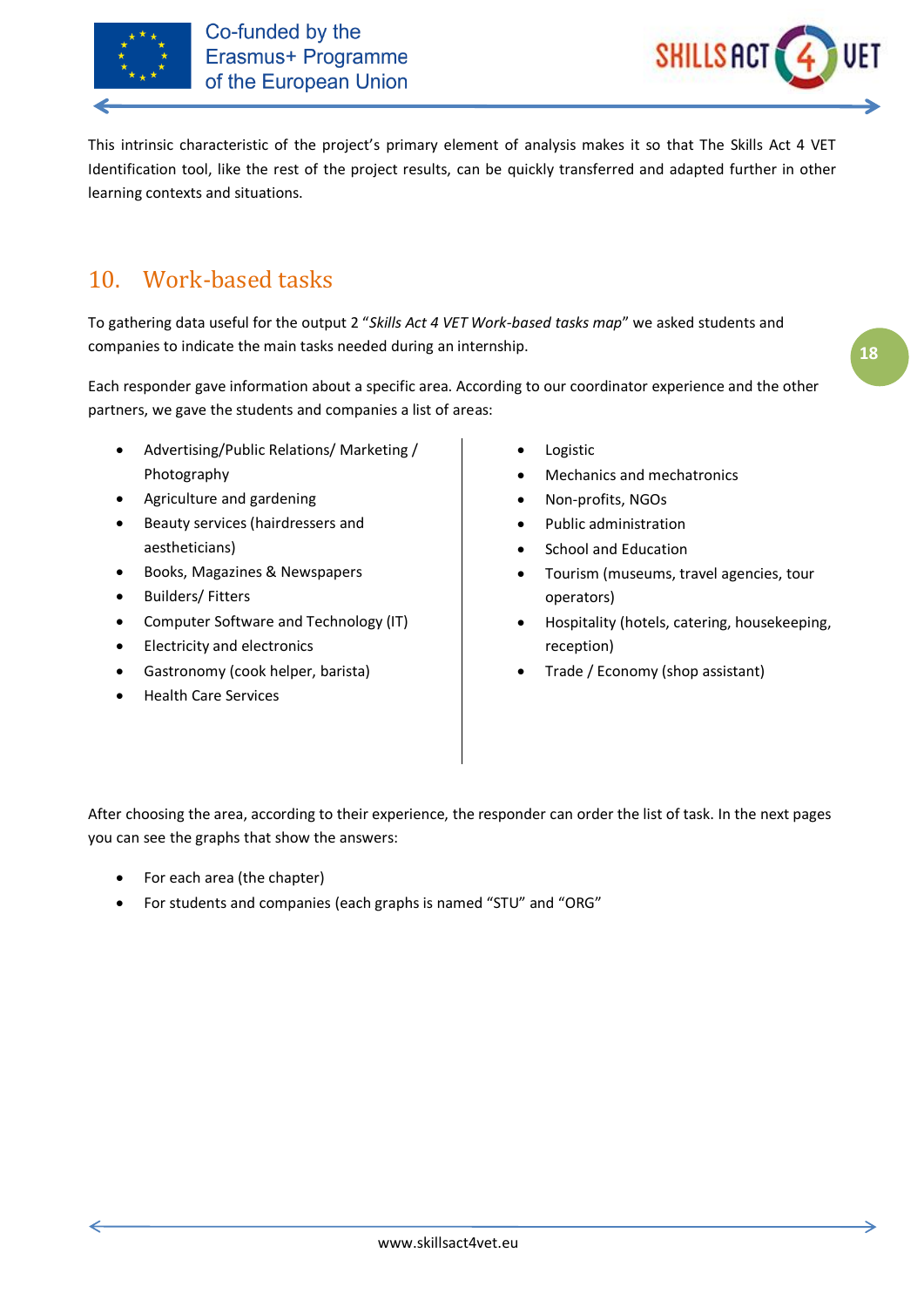



# **10.1. Advertising, public relations, marketing, photography**

<span id="page-19-0"></span>

Advertising/Public Relations/ Marketing / Photography - ORG

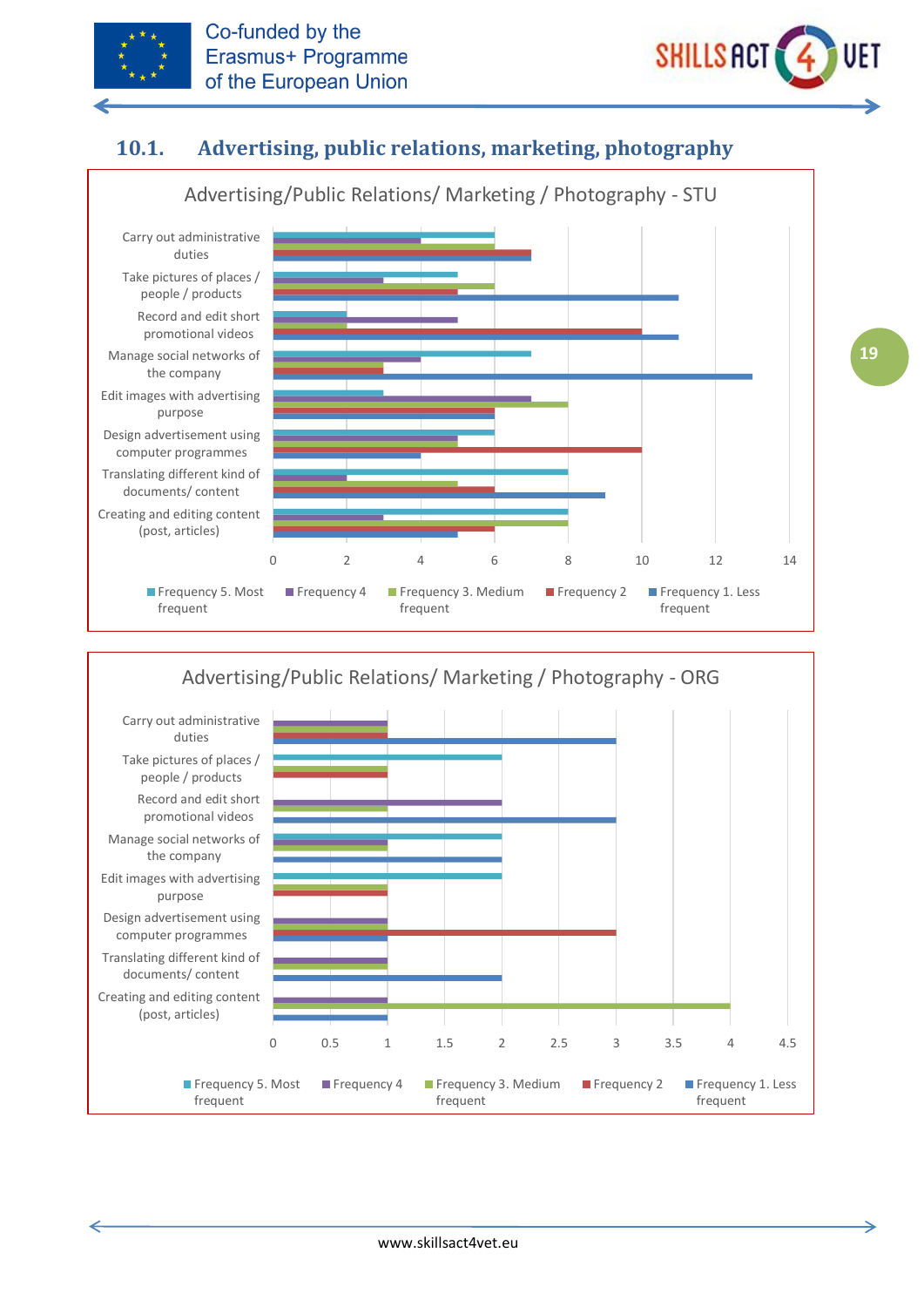



# **10.2. Agricolture and gardening**

<span id="page-20-0"></span>

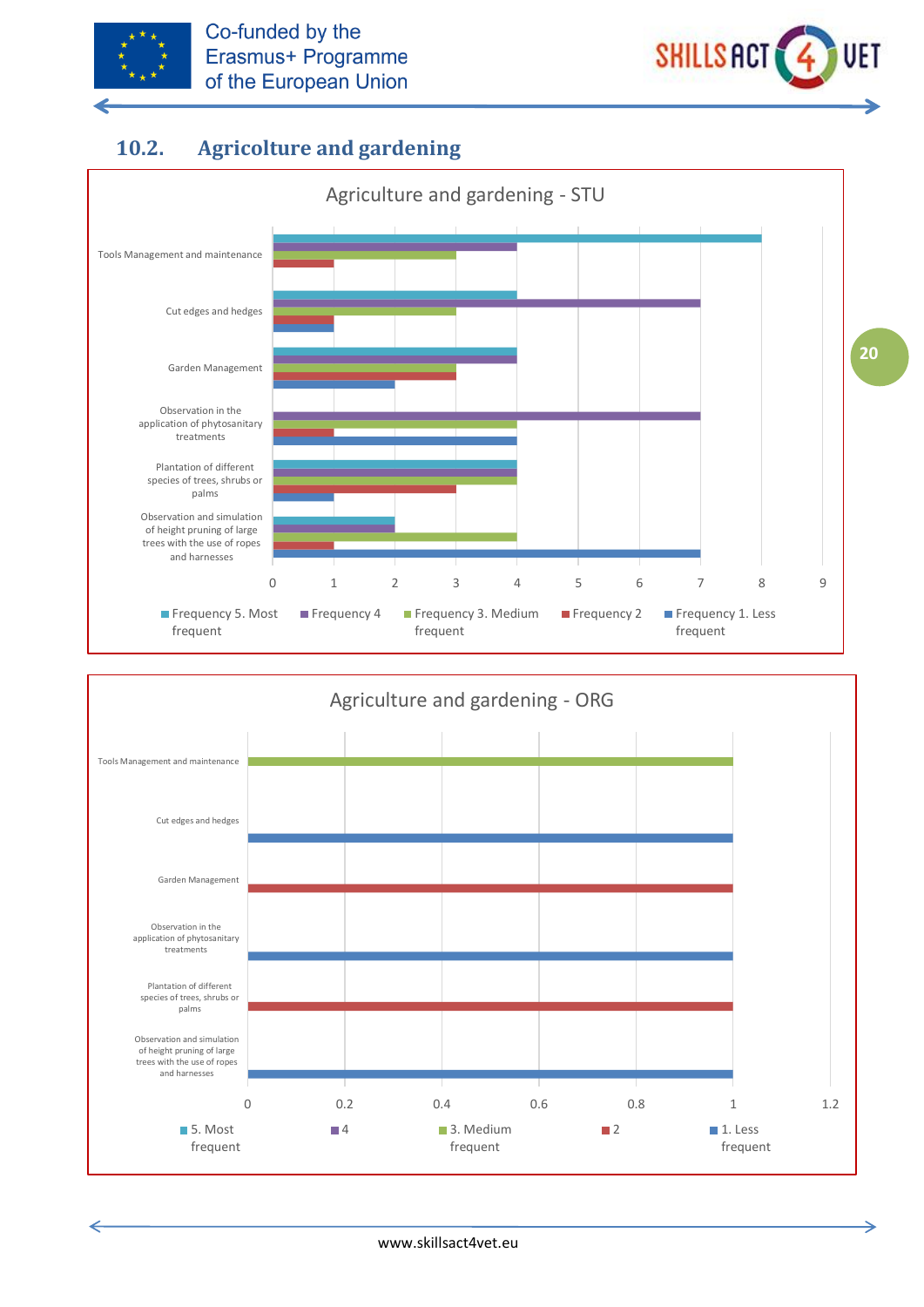



# **10.3. Beauty services (hairdressers and aestheticians)**

<span id="page-21-0"></span>

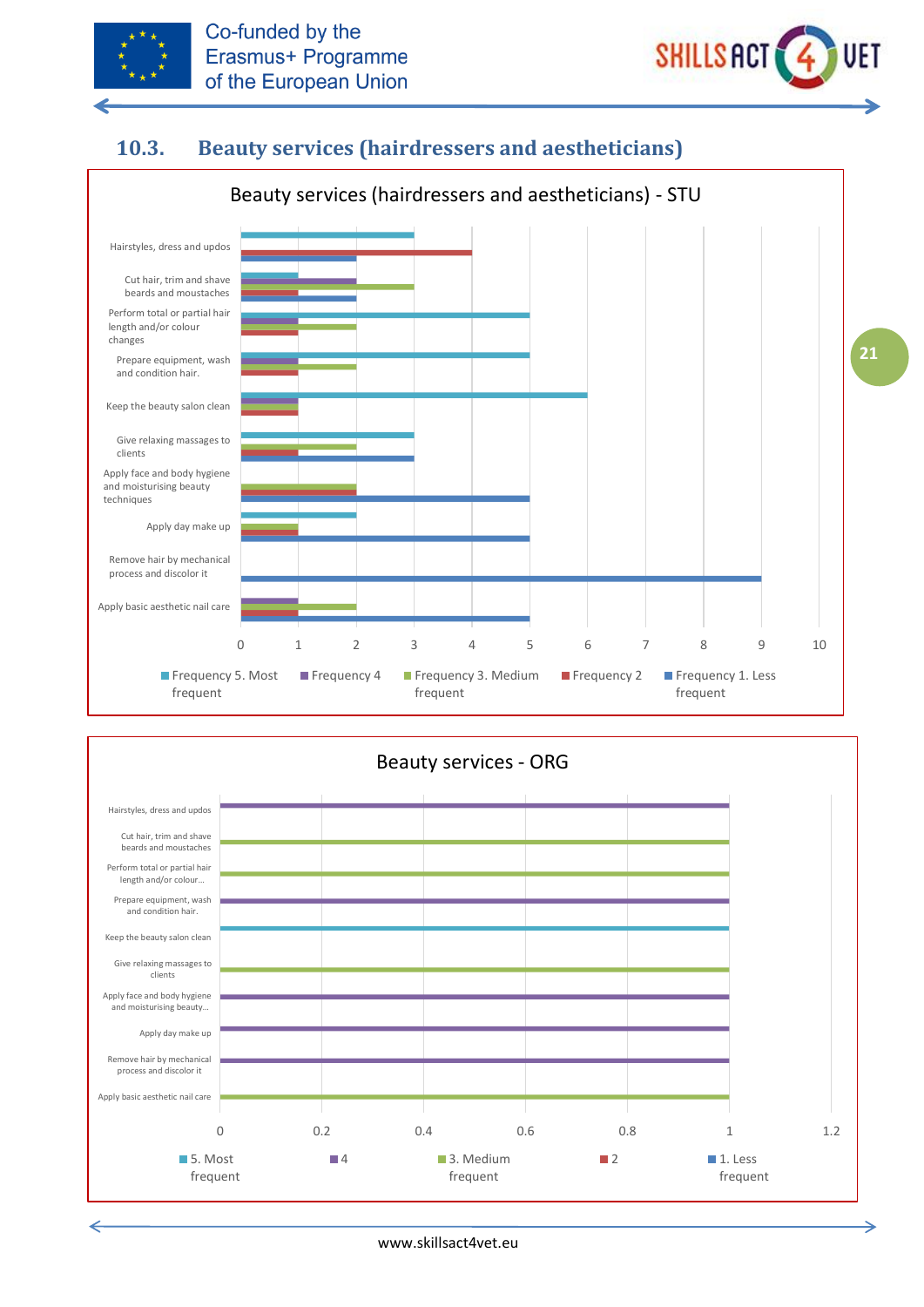



# **10.4. Books, Magazines & Newspapers**

<span id="page-22-0"></span>

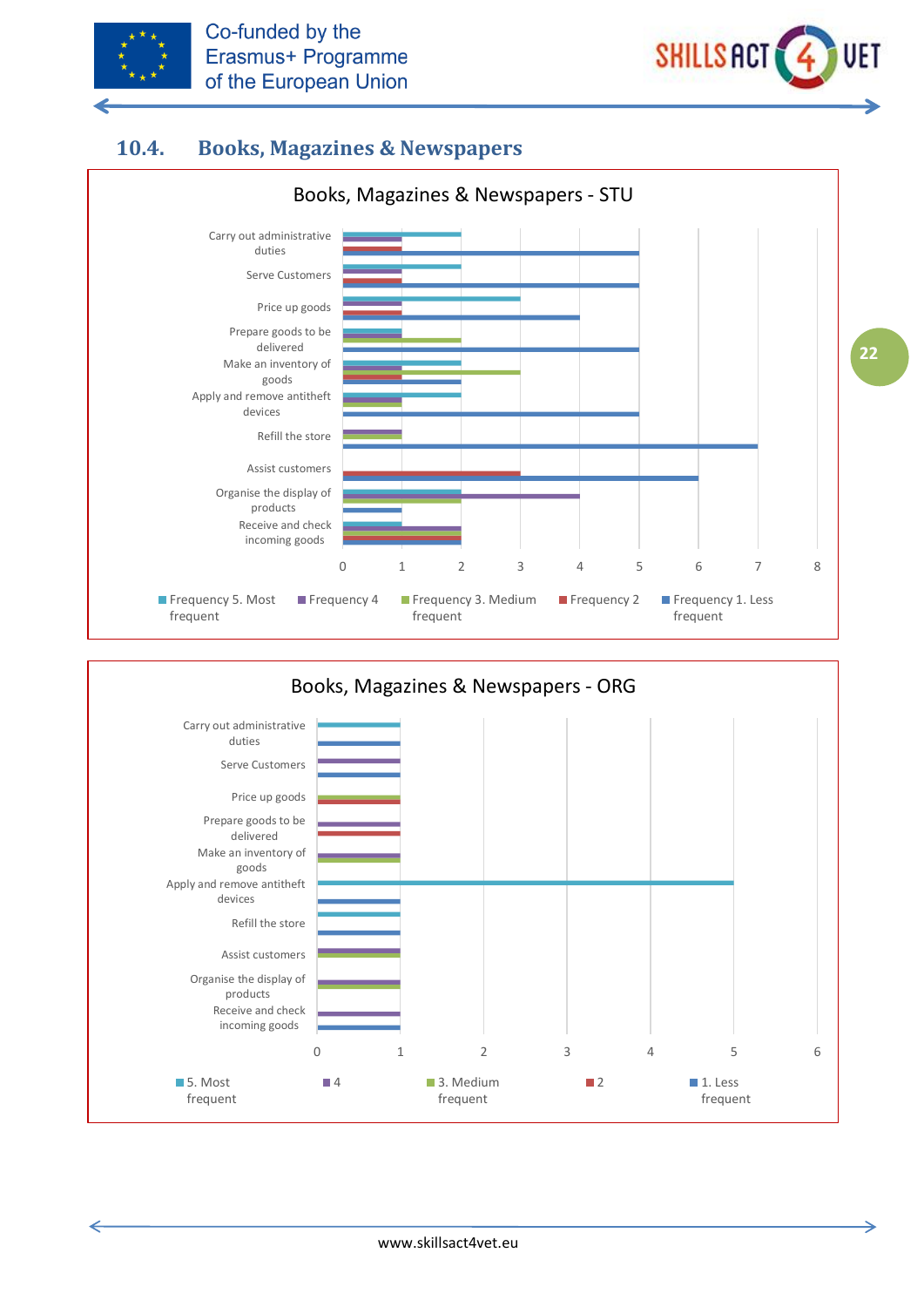



# **10.5. Builders/Fitters**

<span id="page-23-0"></span>

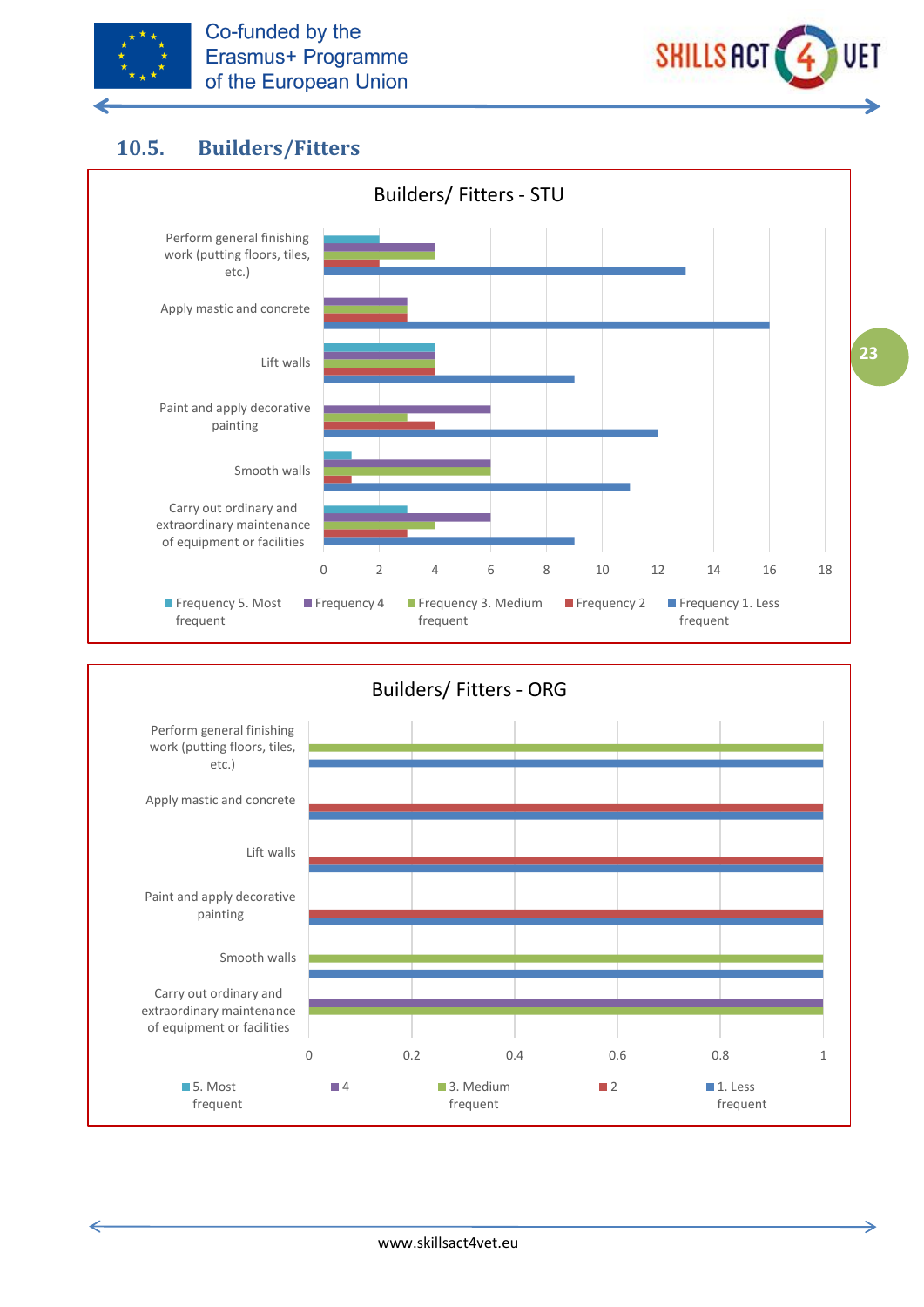



# **10.6. Computer Software and Technology (IT)**

<span id="page-24-0"></span>

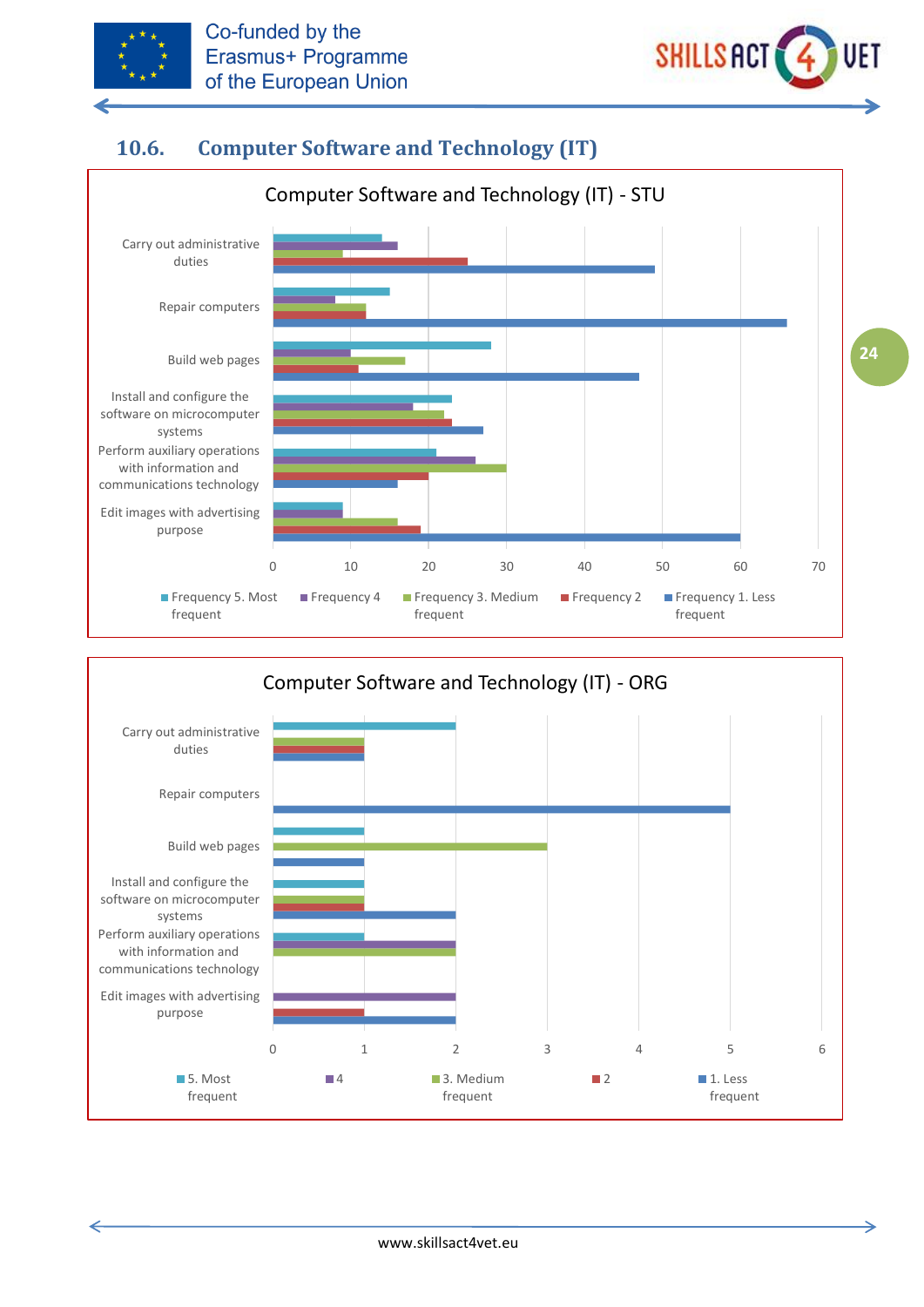



# **10.7. Electricity and Electronics**

<span id="page-25-0"></span>

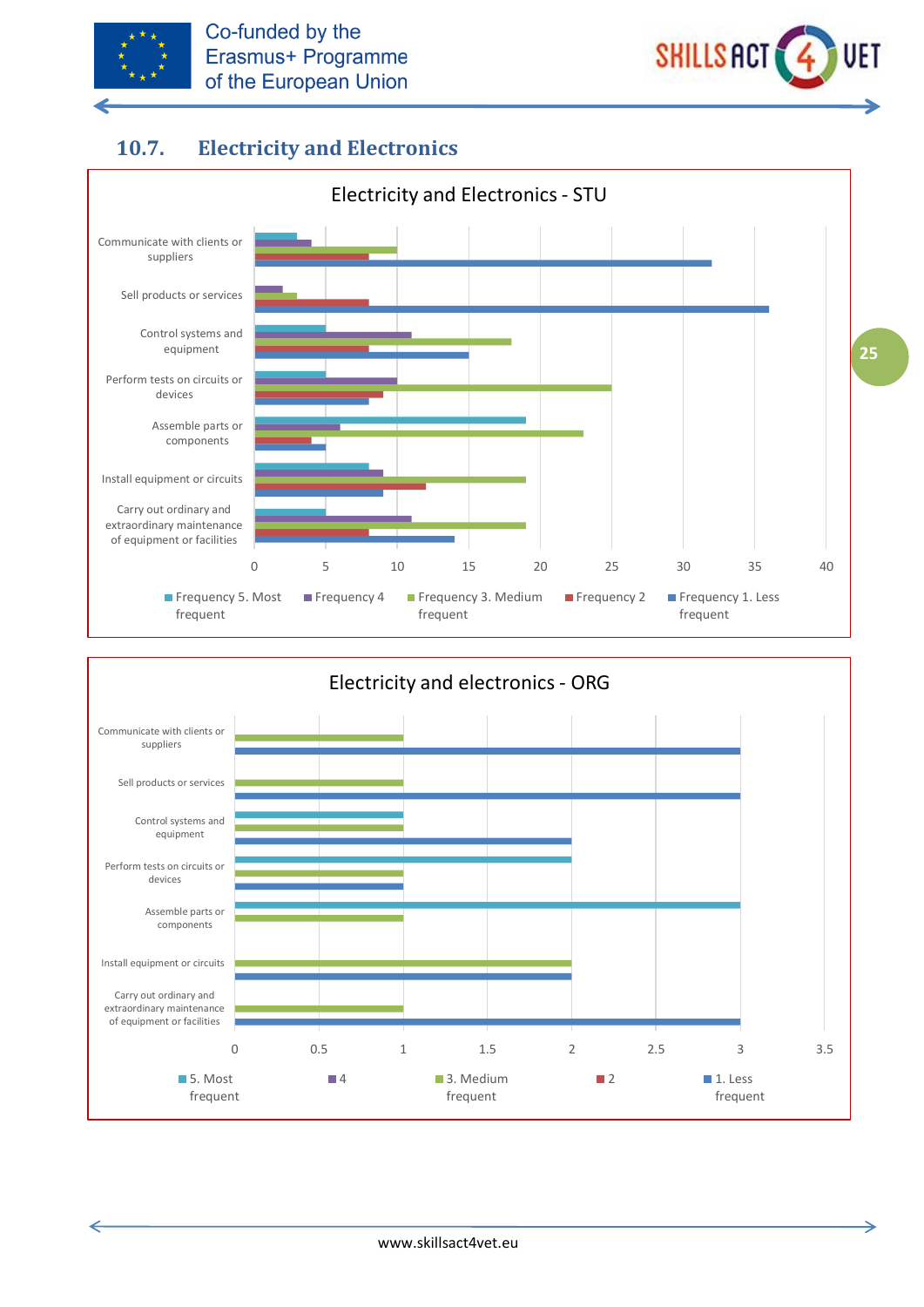



# **10.8. Gastronomy (cook helper, barista)**

<span id="page-26-0"></span>

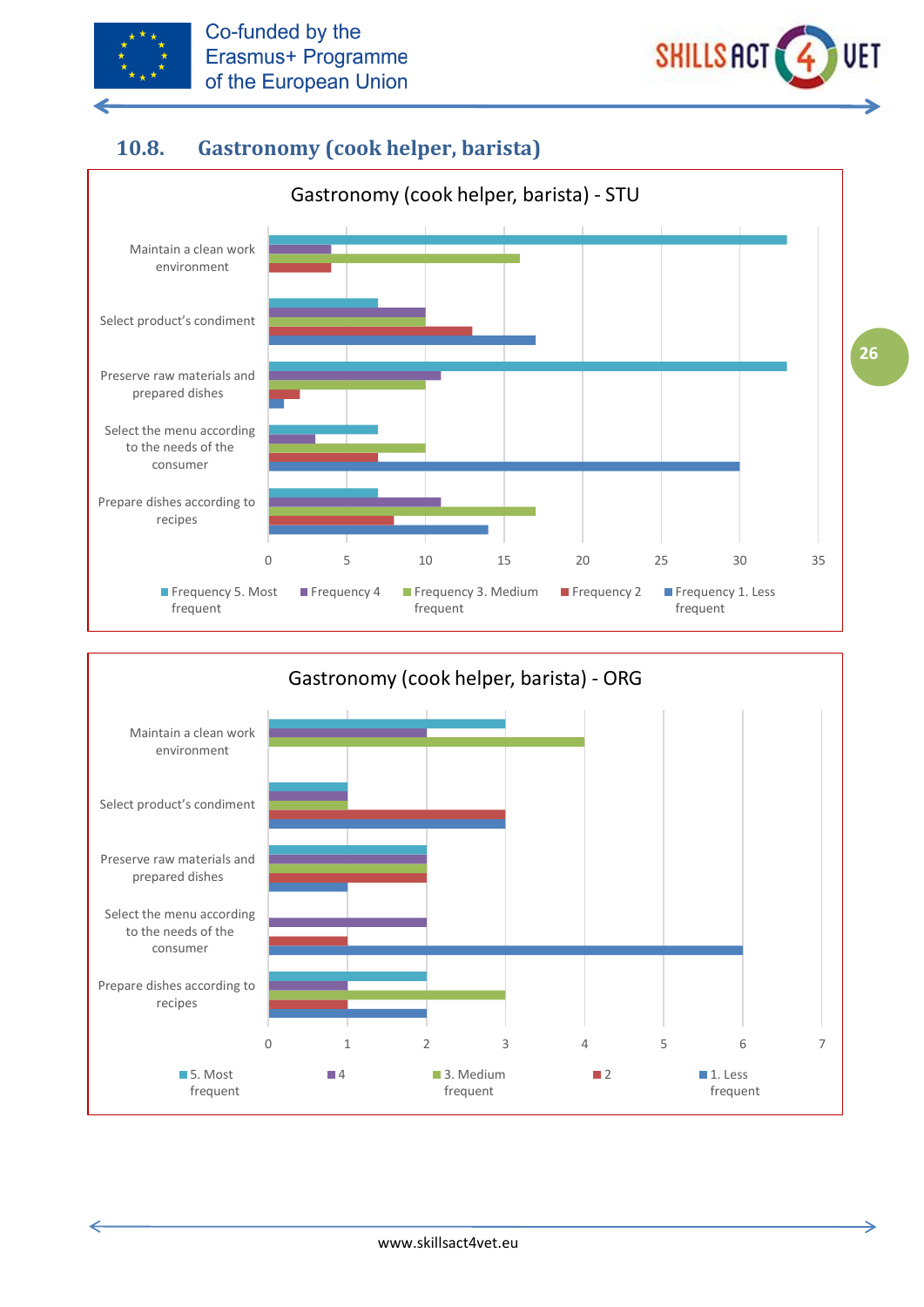



### **10.9. Health Care Services**

<span id="page-27-0"></span>



⇒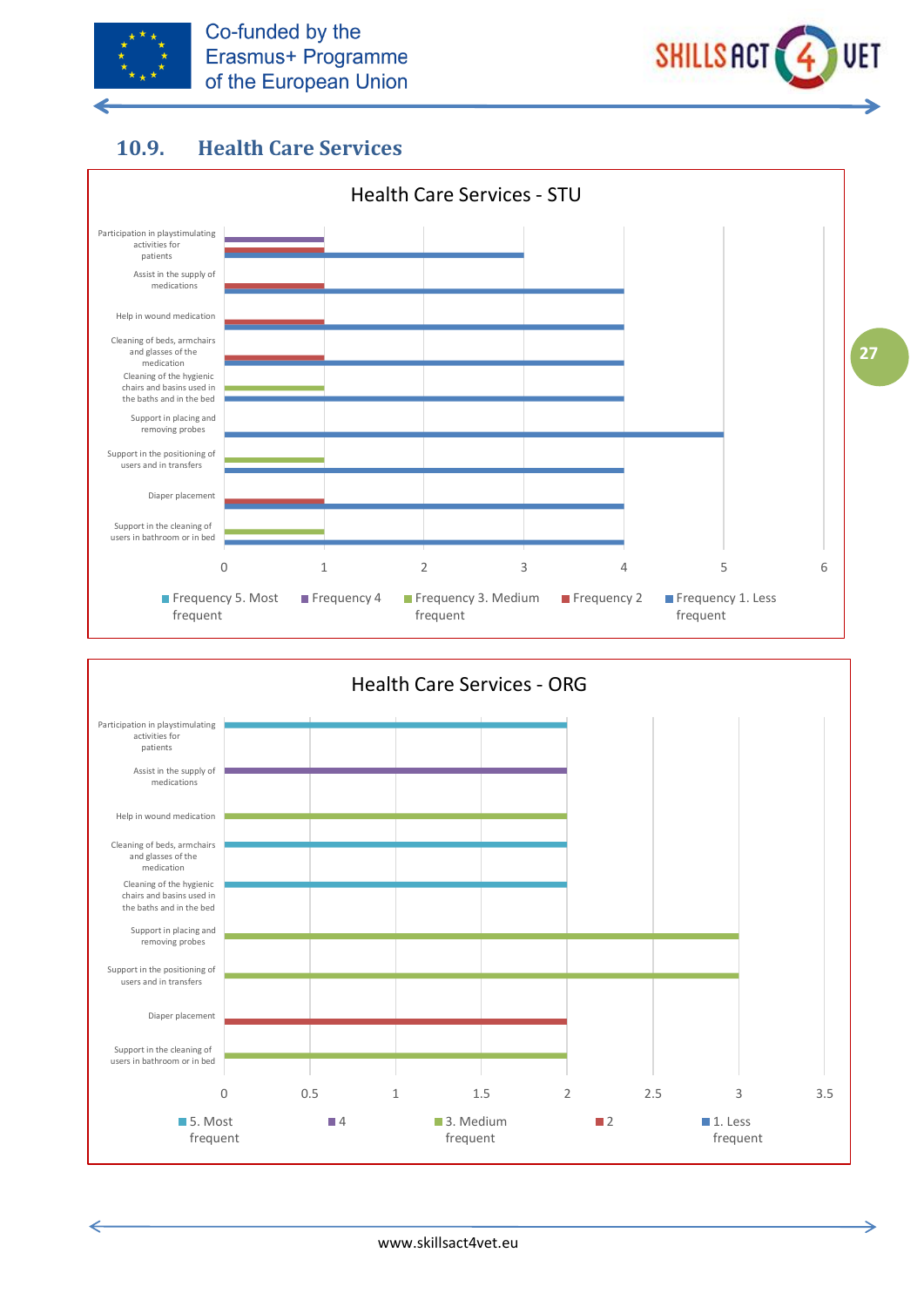



# **10.10. Logistic**

<span id="page-28-0"></span>



⇒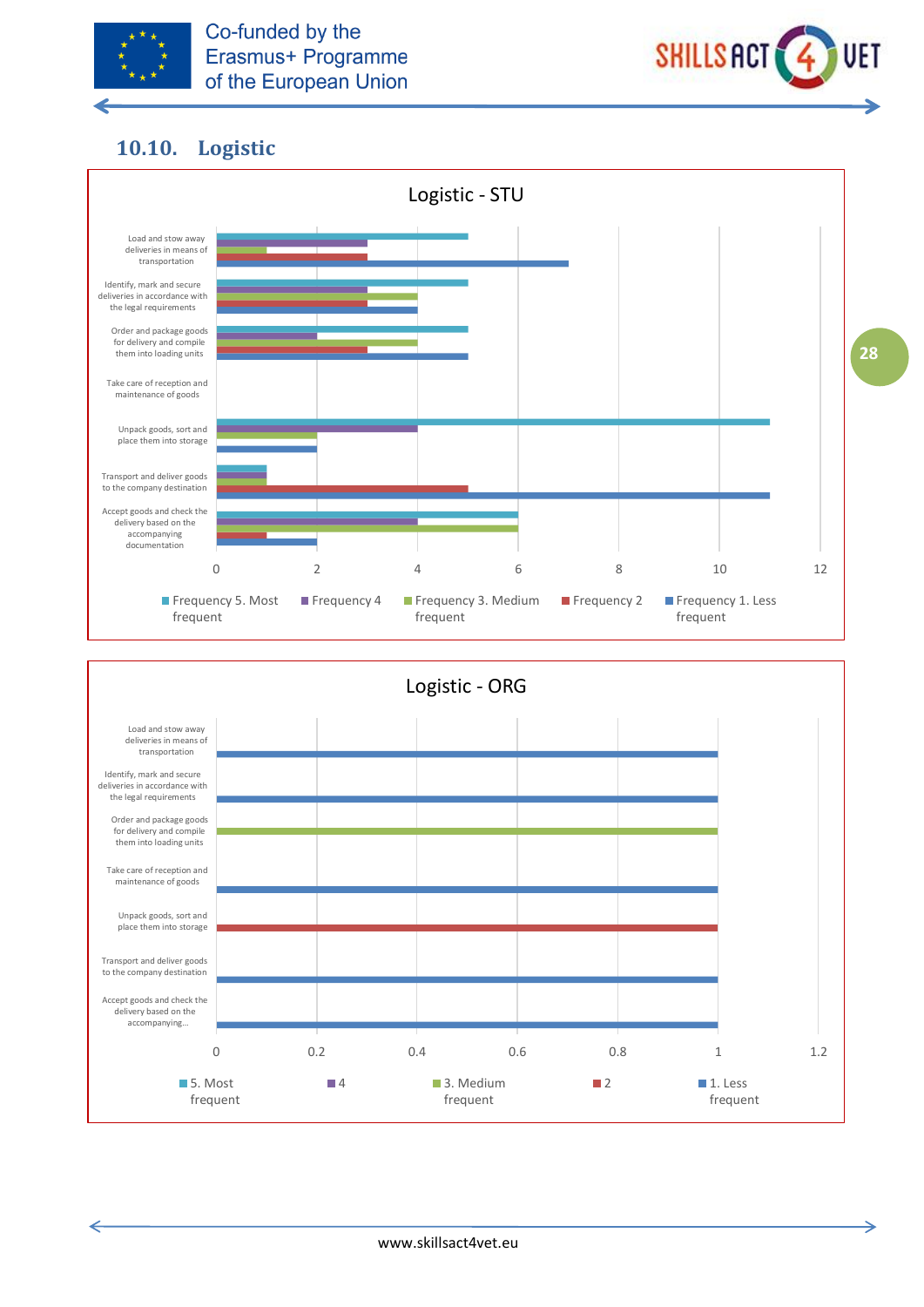



# **10.11. Mechanics and Mechatronics**

<span id="page-29-0"></span>

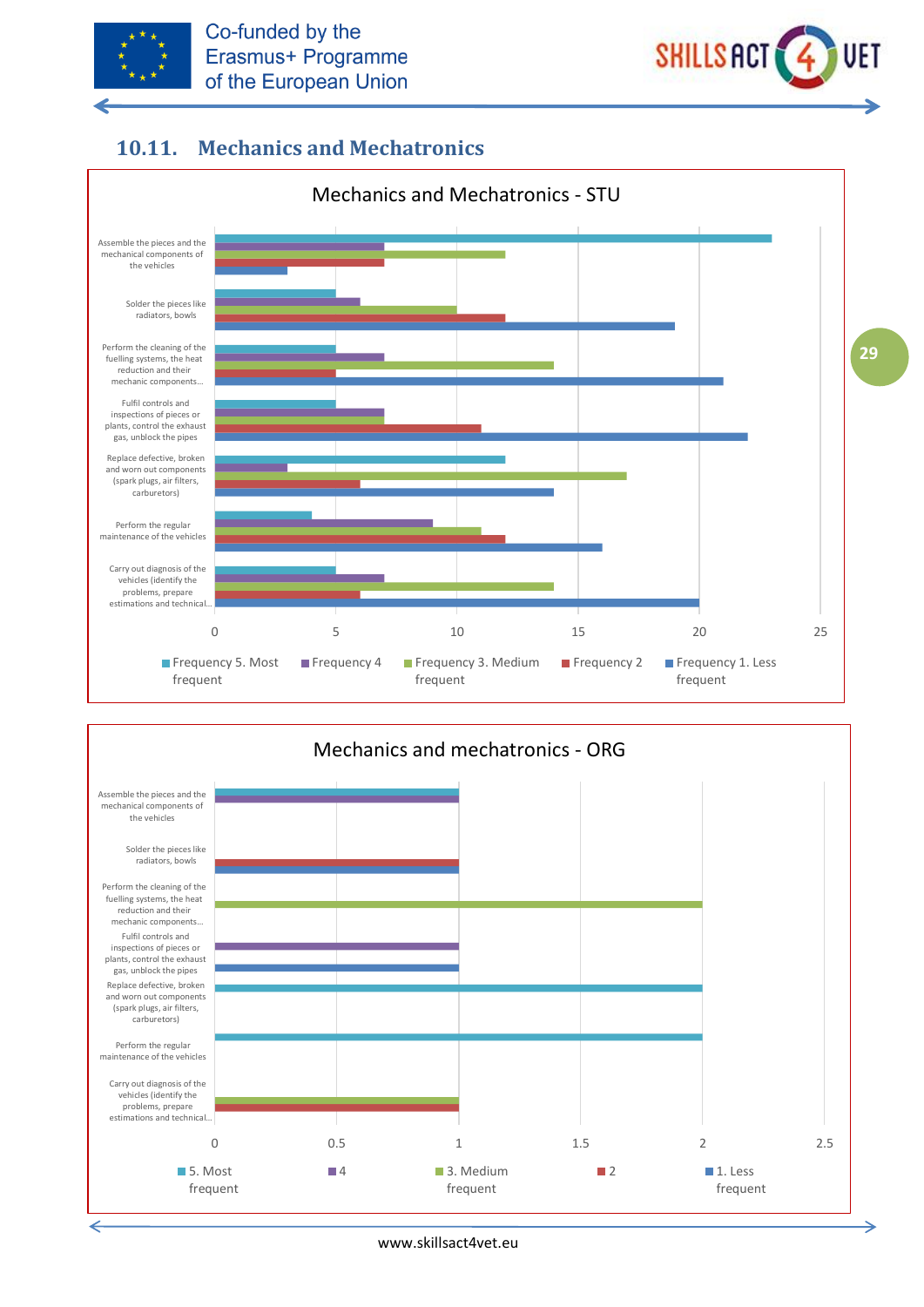



# **10.12. Non – profits, NGOs**

<span id="page-30-0"></span>

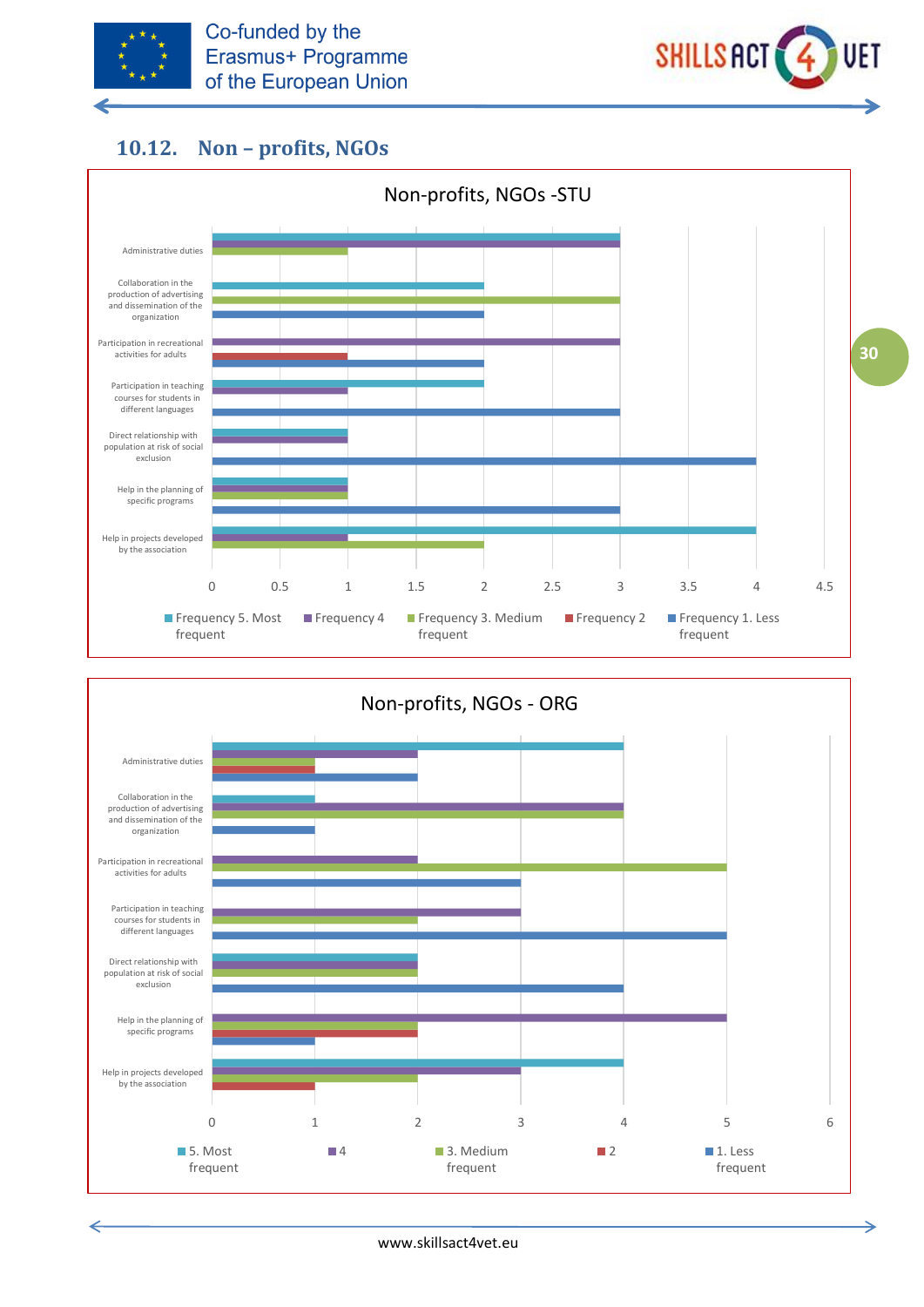



# **10.13. Public administration**

<span id="page-31-0"></span>



www.skillsact4vet.eu

∍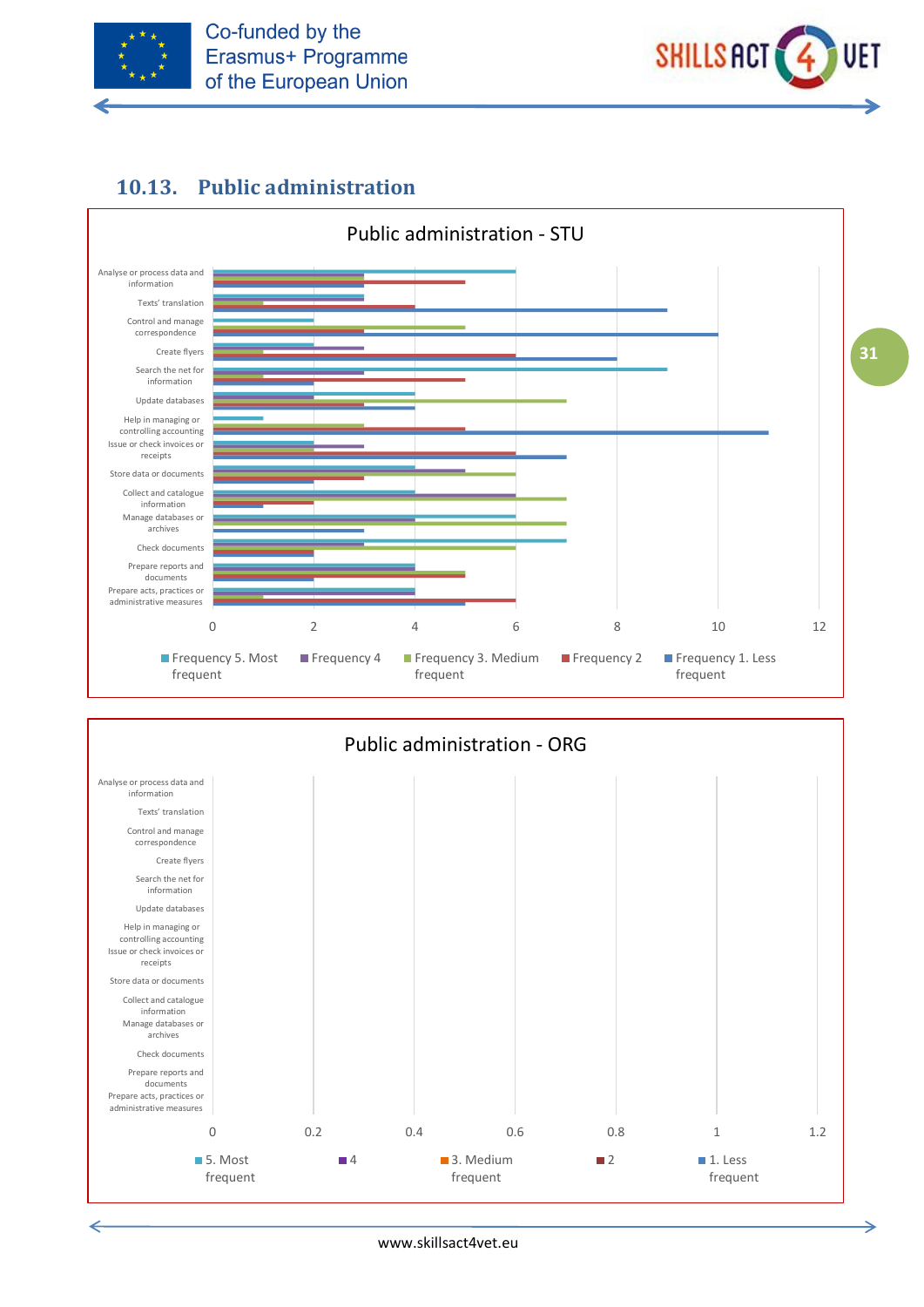



# **10.14. School and Education**

<span id="page-32-0"></span>

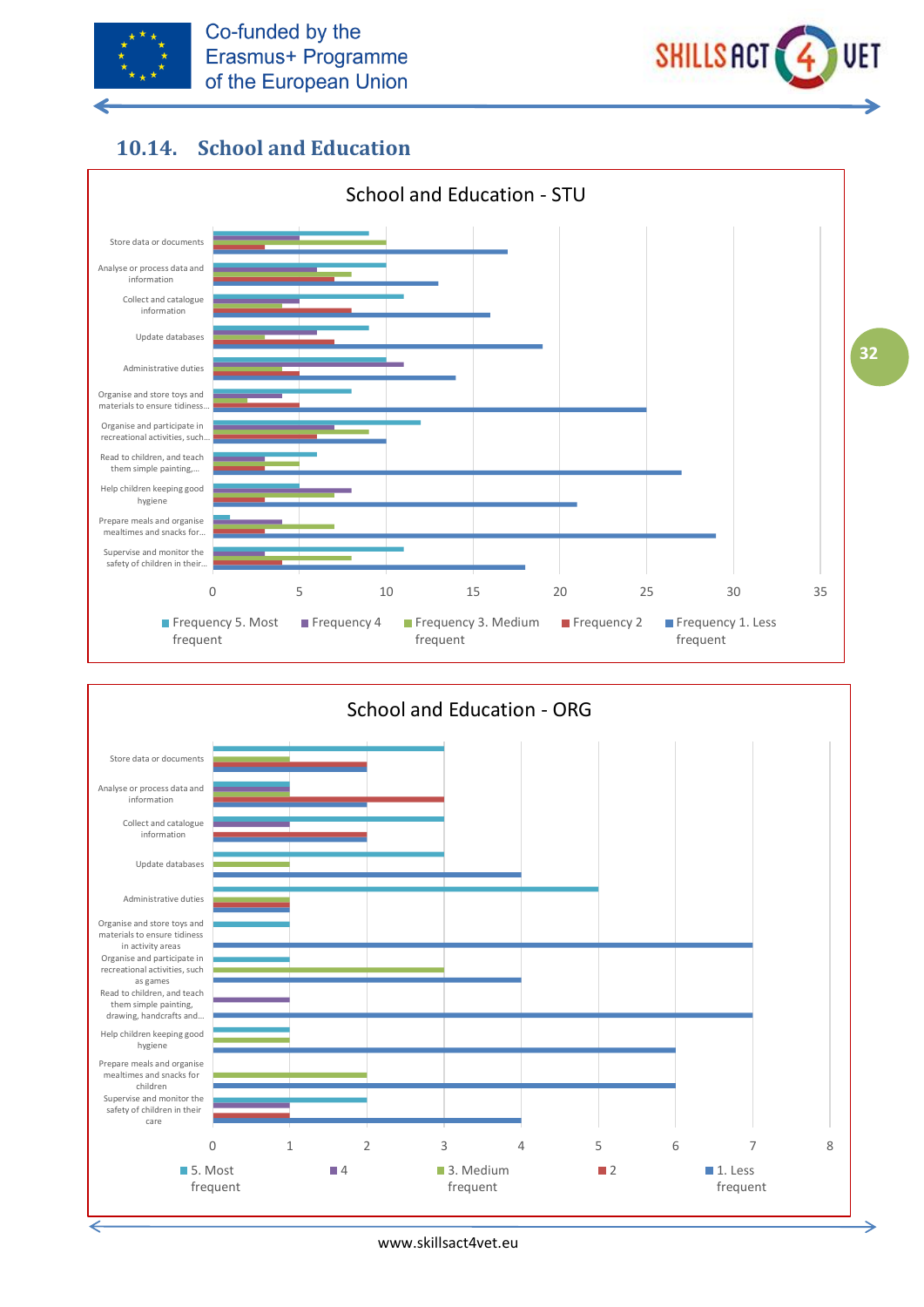



⇒

# **10.15. Tourism (museums, travel agencies, tour operators)**

<span id="page-33-0"></span>

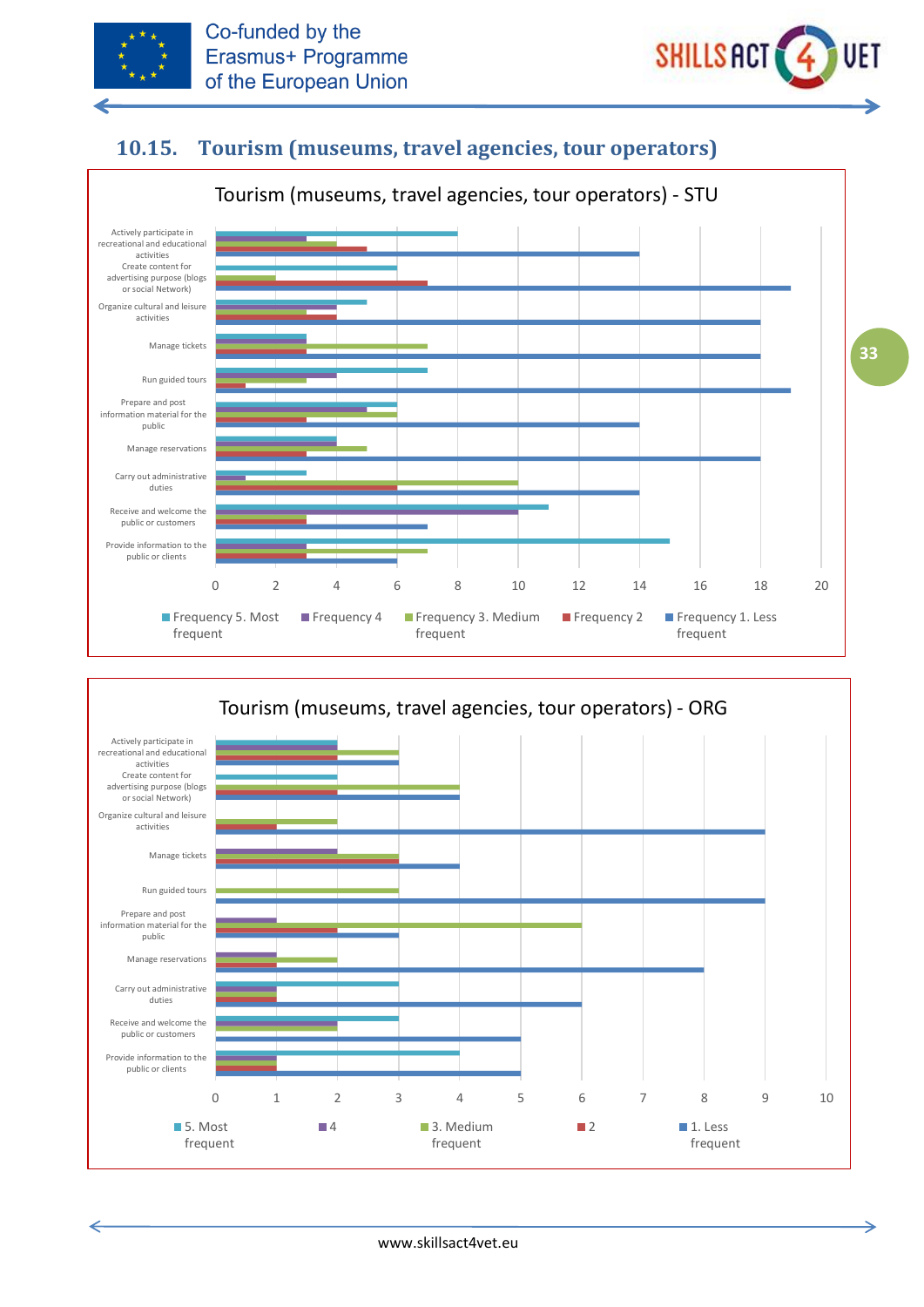



# **10.16. Hospitality (hotels, catering, housekeeping, reception)**

<span id="page-34-0"></span>

#### 0 1 2 3 4 5 6 7 8 Carry out administrative duties Maintain order and cleanliness of the residential… Maintain common areas clean and tidy Accept and carry out guests' orders in the residential area Prepare the room for breakfast, lunch and dinner Take orders from the customers Clean the tables after the meals Prepare the rooms for events and special occasion Hospitality (hotels, catering, housekeeping, reception) - ORG 5. Most frequent **4** 3. Medium frequent **2** 1. Less frequent